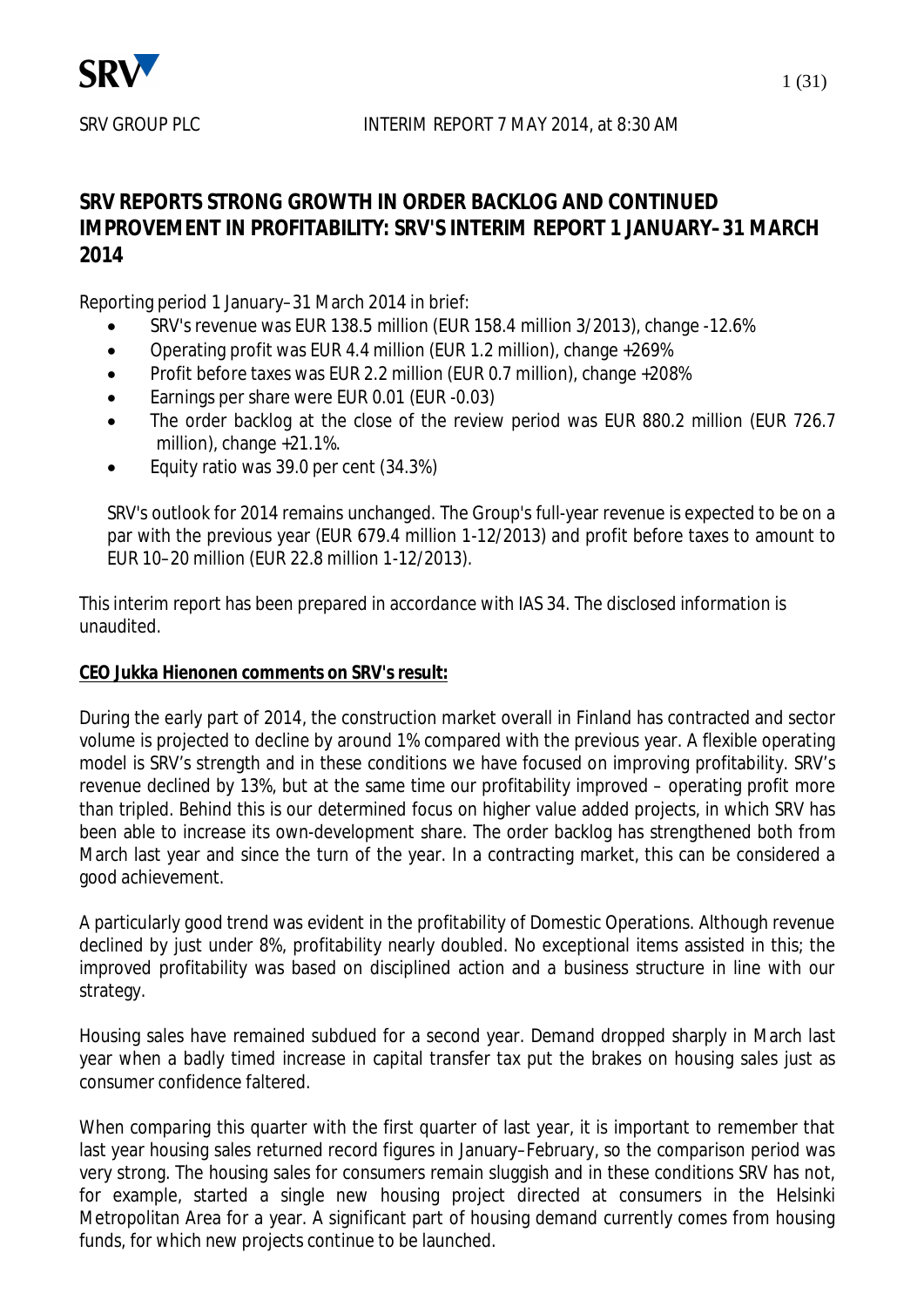

Despite the news overshadowing the Russian economy, our International Operations have made good progress. Visitors to the Pearl Plaza shopping centre, which opened last August, are rising steeply. Both retailers and consumers consider the centre to be a great success. Construction, which began in late summer last year, at the site of the Okhta Mall shopping centre has proceeded according to plan. Although we have had to restructure the project's financing solutions, we are very comfortable with current plans.

The uncertainty created by events in Ukraine has not been significantly reflected in our operations in Russia, but we naturally must be prepared for a change in the situation. The weaker rouble has in the short term even had a positive impact on our situation, as our construction costs are calculated in roubles and business premises rents in euros. Our biggest threats relate to the changing operating environment as a result of sanctions as well as a long-term downward trend in the rouble.

We are continuing to develop our projects in Russia long term, and in Finland are preparing for the launch of our large projects while at the same time attending to the disciplined and profitable management of around 80 other construction sites.

| Group key figures                 | $1 - 3/$ | $1 - 3/$ | change,     | change, | $1-12/$ |
|-----------------------------------|----------|----------|-------------|---------|---------|
| (IFRS, EUR million)               | 2014     | 2013     | <b>MEUR</b> | %       | 2013    |
| Revenue                           | 138.5    | 158.4    | $-19.9$     | $-12.6$ | 679.4   |
| Operating profit                  | 4.4      | 1.2      | 3.2         | 269.2   | 26.4    |
| Financial income and expenses,    |          |          |             |         |         |
| total                             | $-2.3$   | $-0.5$   | $-1.8$      |         | $-3.6$  |
| Result before taxes               | 2.2      | 0.7      | 1.5         | 208.2   | 22.8    |
| Order backlog                     | 880.2    | 726.7    | 153.6       | 21.1    | 825.8   |
| New agreements                    | 184.7    | 40.0     | 144.7       | 361.6   | 600.7   |
| Operating profit, %               | 3.2      | 0.8      |             |         | 3.9     |
| Net profit, %                     | 1.0      | 0.1      |             |         | 2.7     |
| Equity ratio, %                   | 39.0     | 34.3     |             |         | 36.4    |
| Net interest-bearing debt         | 225.3    | 277.7    | $-52.4$     | $-18.9$ | 215.8   |
| Gearing, %                        | 103.0    | 135.6    |             |         | 97.1    |
| Return on investment, %           | 3.4      | 1.7      |             |         | 5.4     |
| Return on equity, %               | 2.6      | 0.3      |             |         | 8.4     |
| Earnings per share, EUR           | 0.01     | $-0.03$  | 0.04        |         | 0.39    |
| Equity per share, EUR             | 4.88     | 4.50     | 0.38        | 8.4     | 4.99    |
| Share price at end of period, EUR | 3.76     | 3.36     | 0.40        | 11.9    | 4.05    |
| Weighted average number of        |          |          |             |         |         |
| shares outstanding, millions      | 35.5     | 35.5     |             | 0.0     | 35.5    |

## **SRV GROUP PLC'S INTERIM REPORT 1 JANUARY–31 MARCH 2014**

#### **Overall review**

SRV's order backlog and the value of new agreements showed clear year-on-year growth. The Group's order backlog amounted to EUR 880.2 million (EUR 726.7 million 3/2013) and the value of new agreements to EUR 184.7 million (EUR 40.0 million 1-3/2013).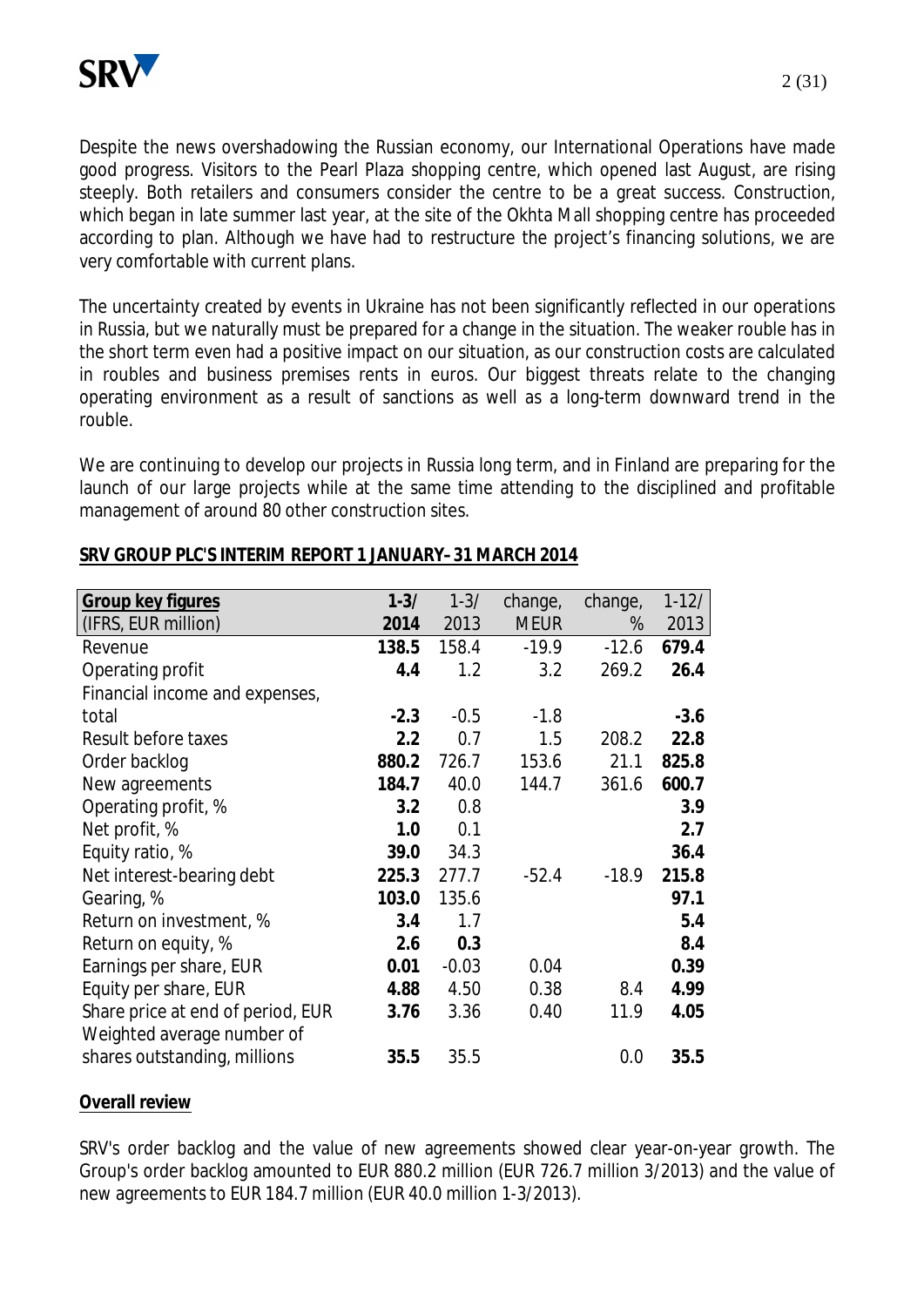

Due to a decline in revenue from both domestic and international operations, the Group's revenue decreased by 12.6 per cent to EUR 138.5 million (EUR 158.4 million 1-3/2013). The Group's operating profit improved to EUR 4.4 million (EUR 1.2 million) following continued positive developments in the profitability of domestic construction. The operating profit margin was 3.2 per cent (0.8%). Several factors contribute to the quarterly variation in the operating profit and operating profit margin: SRV's own projects are recognised as income upon delivery, the part of the order backlog that is continuously recognised as income mainly consists of low-margin contracting, a share equivalent to the ownership of SRV's associated companies is eliminated from the profit margins of construction carried out for these companies, and the project development nature of operations. The Group's profit before taxes was EUR 2.2 million (EUR 0.7 million). Financial income for the comparison period was increased by interest income from SVR's associated company Etmia II, which during Q2/2013 refinanced its construction funding obtained from SRV with a long-term project loan of about EUR 33 million. Interest expenses for the review period increased due to the fixed-interest bond issued in December 2013.

The Group's equity ratio was 39.0 per cent (34.3%). Profitability improvement, together with the decrease in total assets, contributed to the increase in equity ratio.

The revenue of domestic operations declined to EUR 124.4 million (EUR 135.0 million 1-3/2013) due to a fall in developer-contracted housing volumes. Operating profit totalled EUR 6.6 million (EUR 3.4 million), generating an operating profit margin of 5.3 per cent (2.5%). The increase in profitability was driven by improved construction margin management, more efficient purchasing and higher development project volumes. On the other hand, the level of operating profit was affected by the fact that the commercial development order backlog recognised as income mainly consisted of low-margin contracting. The domestic order backlog was EUR 721.5 million (EUR 686.9 million). In order to improve profitability, the company has shifted the focus of operations to increasing developer contracting, development projects and negotiated contracts.

SRV sold a total of 160 units (223 1-3/2013) to consumers and investors as weaker consumer sales affected total sales. In housing construction, the focus has been shifted to rental housing development projects, and the volume of developer contracting has been scaled down. SRV had 1,185 rental and owner-occupied units under construction (1,633 on 31 March 2013), of which 171 were developer-contracted. 91 per cent of housing units under construction have been sold, and 86 per cent of production consists of rental and right-of-occupancy units. The volume of housing contracting has been reduced, and 62 per cent of production (51%) consisted of developercontracted production or rental housing development projects sold to investors.

Revenue from International Operations declined to EUR 14.2 million (EUR 23.5 million). Construction of the Okhta Mall shopping centre generated most of the revenue. Operating profit was EUR -0.6 million (EUR -0.8 million). Cost savings measures contributed to the improvement in operating profit.

Of SVR's major international projects, the Pearl Plaza shopping centre in St. Petersburg was opened in August 2013, and the number of visitors has outperformed the target level. All of the shopping centre's premises have either been leased or a lease is in the final stages of negotiation. At the Okhta Mall shopping centre in St. Petersburg, preliminary lease agreements have been signed, or negotiations for preliminary lease agreements are under way, for over half of the retail space. The construction of Okhta Mall is proceeding according to plan.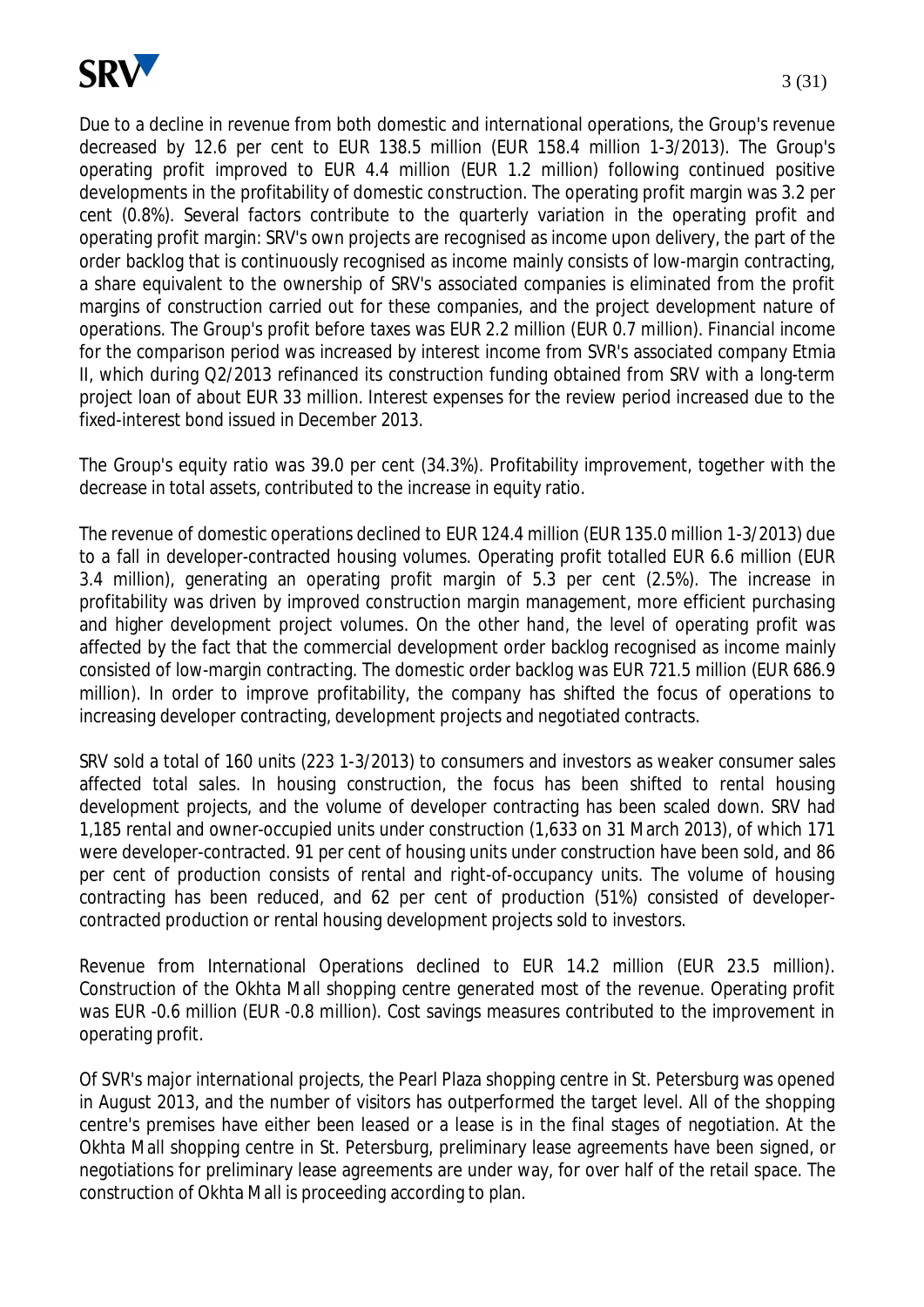

SRV's large-scale project's in Finland, the Kalasatama Centre's, or REDI's, tenant negotiations are under way for 70 per cent of the premises. This highlights the attractiveness of this SRV-developed project to shopping centre operators. Co-ownership-based investor negotiations for the REDI shopping centre and car park are at the final stage, and SRV intends to maintain a 40–50 per cent holding in the project. In connection with the successful conclusion of the investor and project financing negotiations, a contractor agreement of approximately EUR 350 million will be signed for Phase I of the REDI project.

SRV's own project development operations are paving the way for substantially increasing operating volumes in Finland. These projects require long-term development work and are carried out over the course of several years. Many of SRV's projects are so-called landmark projects – innovative new solutions for the needs of sustainable regional construction. Such projects include, for example, the Keilaniemi Towers housing project, the Kalasatama Centre, or REDI, in Helsinki, and a project to develop the area adjacent to the Niittykumpu metro station in Espoo. In St. Petersburg and Moscow, SRV will from now on focus on the development of shopping centre projects. SRV will harness the investment potential of the Russia Invest investment company in order to support the financing of these projects.

| Revenue                    | $1 - 3/$   | $1 - 3/$ | change,            | change,    | $1-12/$   |         |
|----------------------------|------------|----------|--------------------|------------|-----------|---------|
| (EUR million)              | 2014       | 2013     | <b>MEUR</b>        | %          | 2013      |         |
| <b>Domestic Operations</b> | 124.4      | 135.0    | $-10.6$            | $-7.9$     | 574.8     |         |
| International operations   | 14.2       | 23.5     | $-9.3$             | $-39.6$    | 104.7     |         |
| Other operations           | 4.9        | 3.3      | 1.5                | 46.7       | 13.0      |         |
| Eliminations               | $-4.9$     | $-3.4$   | $-1.6$             |            | $-13.1$   |         |
| Group, total               | 138.5      | 158.4    | $-19.9$            | $-12.6$    | 679.4     |         |
| Operating profit           | $1 - 3/$   | $1 - 3/$ | change,            | change,    | $1 - 12/$ |         |
| (EUR million)              | 2014       | 2013     | <b>MEUR</b>        | %          | 2013      |         |
| <b>Domestic Operations</b> | 6.6        | 3.4      | 3.2                | 93.1       | 21.4      |         |
| International operations   | $-0.6$     | $-0.8$   | 0.3                |            | 10.0      |         |
| Other operations           | $-1.6$     | $-1.4$   | $-0.2$             |            | $-5.0$    |         |
| Eliminations               | 0.0        | 0.0      | 0.0                |            | 0.0       |         |
| Group, total               | 4.4        | 1.2      | 3.2                | 269.2      | 26.4      |         |
| Operating profit, (%)      | $1-3/2014$ |          | 1-3/2013 1-12/2013 |            |           |         |
| <b>Domestic Operations</b> |            | 5.3      | 2.5                | 3.7        |           |         |
| International operations   |            | $-4.0$   | $-3.6$             | 9.5        |           |         |
| Group, total               |            | 3.2      | 0.8                | 3.9        |           |         |
| Order backlog              |            |          |                    | change,    | change,   |         |
| (EUR million)              |            |          |                    | <b>EUR</b> |           | 12/2013 |
|                            | 3/2014     |          | 3/2013             | million    | $\%$      |         |
| <b>Domestic Operations</b> | 721.5      |          | 686.9              | 34.6       | 5.0       | 645.8   |
| International operations   | 158.8      |          | 39.8               | 119.0      | 299.0     | 180.1   |
| Group, total               | 880.2      |          | 726.7              | 153.6      | 21.1      | 825.8   |
| - sold order backlog       |            | 698      | 532                | 166        | 31.1      | 618     |
| - unsold order backlog     |            | 182      | 194                | $-12$      | $-6.3$    | 208     |

## **Key figures for the segments**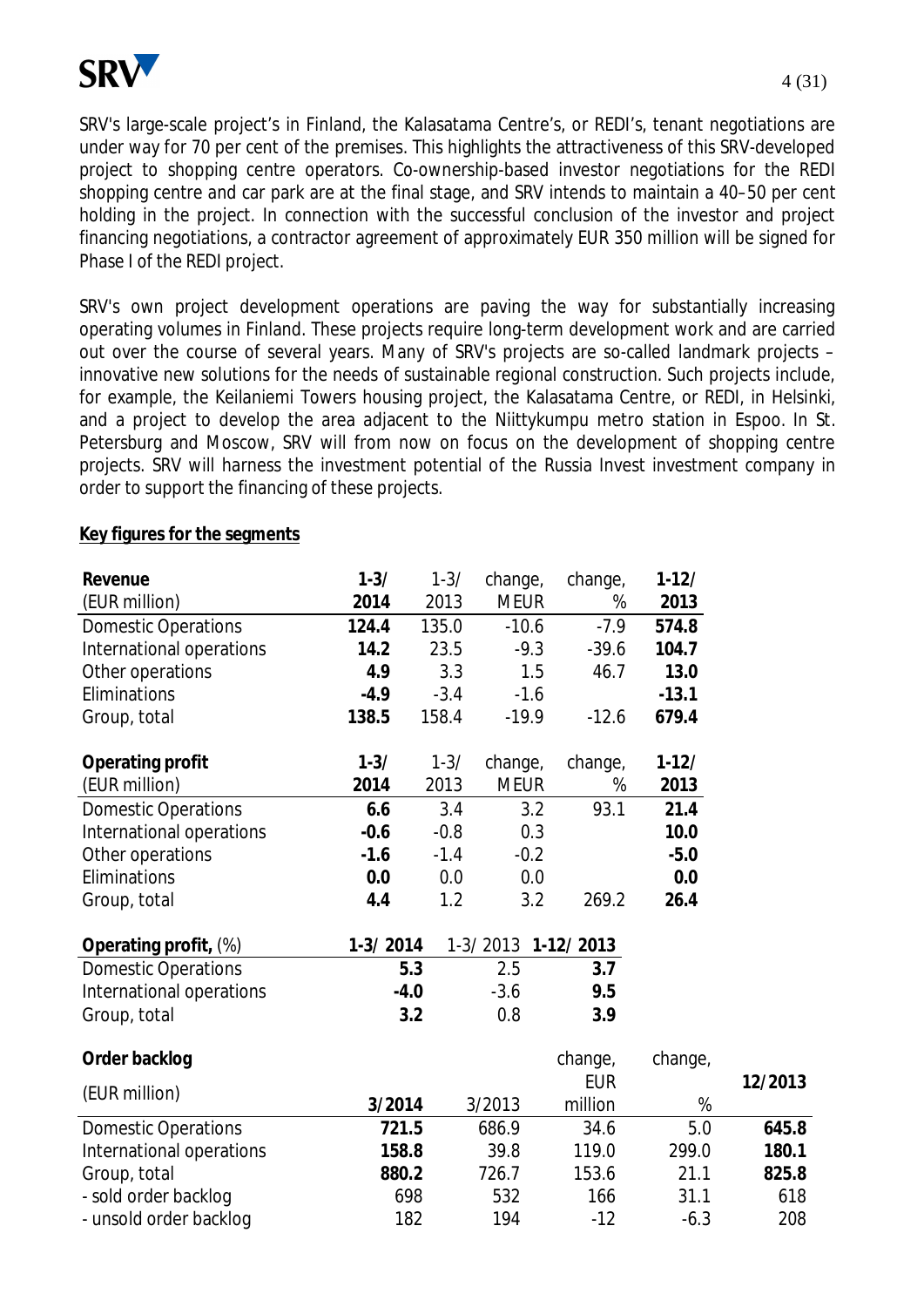

## **Earnings trends of the segments**

| $1 - 3/$ | $1 - 3/$ | change,     | change, | $1 - 12/$ |
|----------|----------|-------------|---------|-----------|
| 2014     | 2013     | <b>MEUR</b> | %       | 2013      |
| 124.4    | 135.0    | $-10.6$     | $-7.9$  | 574.8     |
| 69.0     | 67.5     | 1.5         | 2.2     | 319.2     |
| 55.4     | 67.5     | $-12.1$     | $-17.9$ | 255.5     |
| 6.6      | 3.4      | 3.2         | 93.1    | 21.4      |
| 5.3      | 2.5      |             |         | 3.7       |
| 721.5    | 686.9    | 34.6        | 5.0     | 645.8     |
| 477.2    | 389.9    | 87.3        | 22.4    | 392.8     |
| 244.2    | 296.9    | $-52.7$     | $-17.7$ | 253.0     |
|          |          |             |         |           |

The Domestic Operations segment consists of SRV's property development and construction operations in Finland. Operations are divided into housing construction and business construction, which comprises retail, office, logistics, earthworks, and rock construction operations.

Revenue for Domestic Operations totalled EUR 124.4 million (EUR 135.0 million 1-3/2013), and accounted for 90 per cent of the Group's revenue (85%). Operating profit totalled EUR 6.6 million (EUR 3.4 million), generating an operating profit margin of 5.3 per cent (2.5%). The fall in revenue was attributable to declining consumer sales in developer-contracted housing projects. Growth in operating profit was driven by improved construction margin management, more efficient purchasing and higher development project volumes. The order backlog rose to EUR 721.5 million (EUR 686.9 million 3/2013).

#### **Business construction**

Revenue from business construction totalled EUR 69.0 million (EUR 67.5 million). The order backlog was EUR 477.2 million (EUR 389.9 million). Competition for new contracts has remained tight.

Projects completed during the review period include the Äänekoski health centre, a Biltema department store in Vaasa, the basic renovation of Chemicum C for the University of Helsinki and Phase II of the Brondankulma renovation project. During the review period, new contractor agreements worth EUR 135.7 million were signed with external clients. SRV signed project management contracts with Tapiolan Keskuspysäköinti Oy for the construction of the Tapiola central parking facility, with Länsimetro Oy for the construction of the Koivusaari metro station, with the University of Jyväskylä for the basic renovation of the C building, and with VTT Technical Research Centre of Finland for the construction of RESinfra in Espoo. Furthermore, SRV will build a Nuclear Safety House for VTT Technical Research Centre of Finland as an alliance-based project.

Construction work began on one of SRV's development projects, a logistics centre of approximately 30,000 of floor area in Tuusula. The property developer and investor is pension company Ilmarinen, while Stockmann will be the tenant with a long-term lease. Construction work for the will be completed during year 2015.

In the Perkkaa district of Espoo, SRV owns a developer-contracted commercial project which consists of three office buildings with a total floor area of 20,000 m2. Phase I of the project was completed in August 2012, and the last two office buildings in June 2013. Among other tenants, the buildings house the head offices of Siemens Osakeyhtiö and SRV. Over 90 per cent of the premises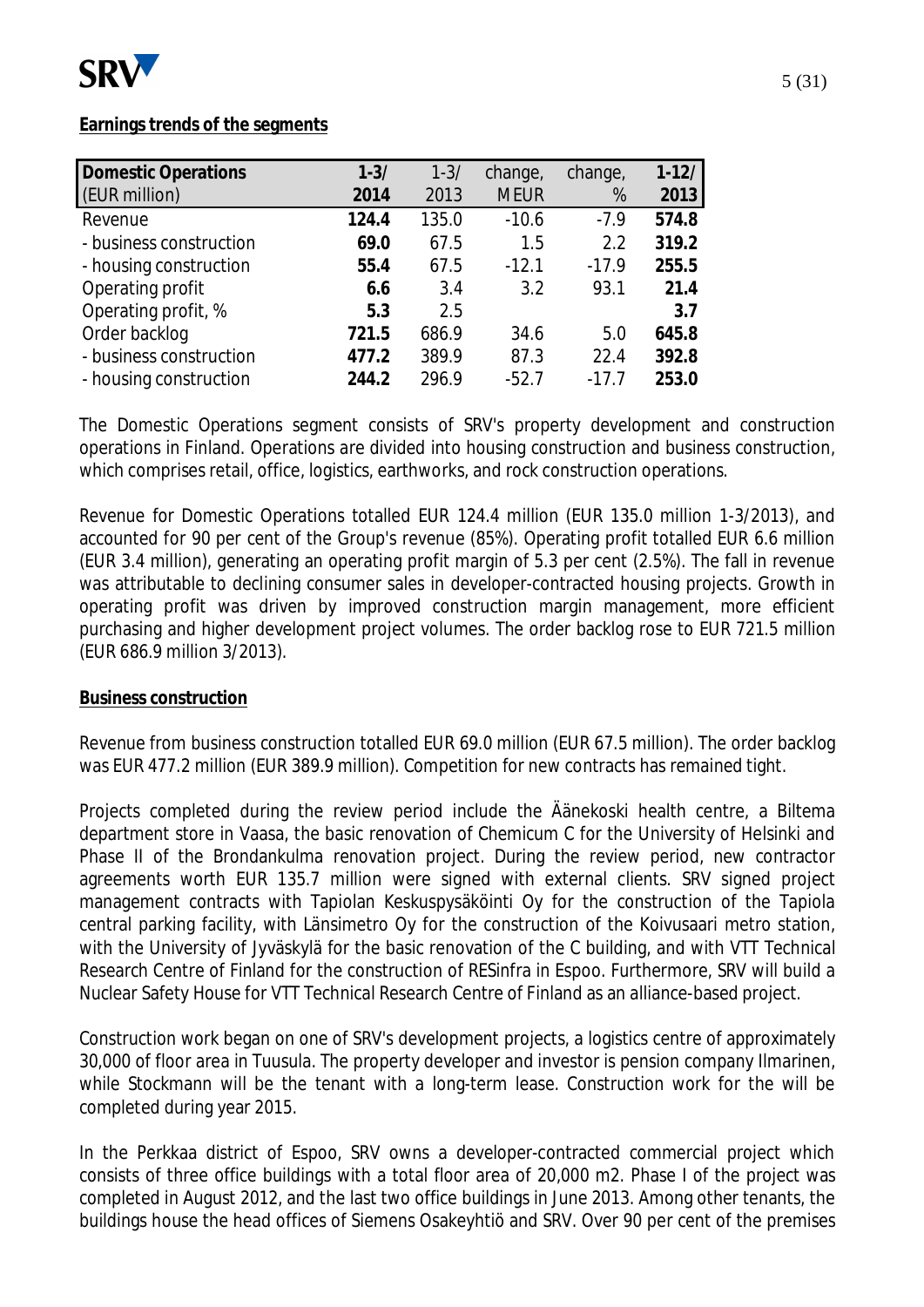

have already been leased. SRV estimates that annual rental income from the project will amount to about EUR 4.3 million once it has been fully leased out. Sales efforts are currently under way.

#### **Housing construction**

Revenue from housing construction totalled EUR 55.4 million (EUR 67.5 million). The order backlog was EUR 244.2 million (EUR 296.9 million). At the end of the review period, SRV had a total of 1,185 units (1,633) under construction. Of the residential units under construction, 91 per cent were contracted housing units or own sold production.

Projects for external clients that were completed during the review period included 58 units built for VVO on Klariksentie in Espoo and 133 units for Sato in Kalasatama. Furthermore, a total of 100 (104) developer-contracted housing units were completed during the review period.

During the period, SRV launched the construction of 22 (35) developer-contracted housing units forming part of the RS system in the Telakkaranta area of Turku. During the review period, contracts worth EUR 36.6 million were signed with external clients for the construction of 165 housing units. SRV signed a contractor agreement with Sato for the construction of 77 units in the Töölö area of Helsinki. SRV's development projects include the construction of 44 housing units for Lähi-Tapiola in the Nihtisilta area of Espoo, and another 44 units for Ice-Capital in the adjacent plot.

During the review period, SRV sold 160 (223) housing units. In total, 72 (135) of the developercontracted housing units that fall within the scope of the RS system were sold during the review period and 88 (88) units were sold to investors under negotiated contracts.

At the end of the review period, SRV had a total of 1,185 units (1,633) under construction, 91 per cent of which had been sold. A total of 171 (517) housing units for the consumer market were under construction, of which 112 (280) had not yet been sold. The number of completed but unsold housing units was 198 (75). Based on the current schedules, SRV estimates that a total of 186 developer-contracted housing units included in the RS system will be completed in 2014, none of which are scheduled for completion in the second quarter.

| Housing production in Finland (units)        | $1 - 3/$ | $1 - 3/$ | change, | $1 - 12/$ |
|----------------------------------------------|----------|----------|---------|-----------|
|                                              | 2014     | 2013     | units   | 2013      |
| Housing sales, total                         | 160      | 223      | $-63$   | 701       |
| - sales, developer contracting               | 72       | 135      | $-63$   | 297       |
| - sales, negotiation contracts <sup>2)</sup> | 88       | 88       | 0       | 404       |
| Developer contracting                        |          |          |         |           |
| - start-ups                                  | 22       | 35       | $-13$   | 202       |
| - completed                                  | 100      | 104      | -4      | 539       |
| - completed and unsold 1)                    | 198      | 75       | 123     | 182       |
| Under construction, total <sup>1)</sup>      | 1,185    | 1,633    | $-448$  | 1,054     |
| - construction contracts <sup>1)</sup>       | 455      | 795      | $-340$  | 334       |
| - negotiation contracts $^{1/2}$             | 559      | 321      | 238     | 471       |
| - developer contracting 1)                   | 171      | 517      | $-346$  | 249       |
| - of which sold $1$                          | 59       | 237      | $-178$  | 71        |
| - of which unsold <sup>1)</sup>              | 112      | 280      | $-168$  | 178       |

1) at the end of the period 2) investor sales under negotiation contracts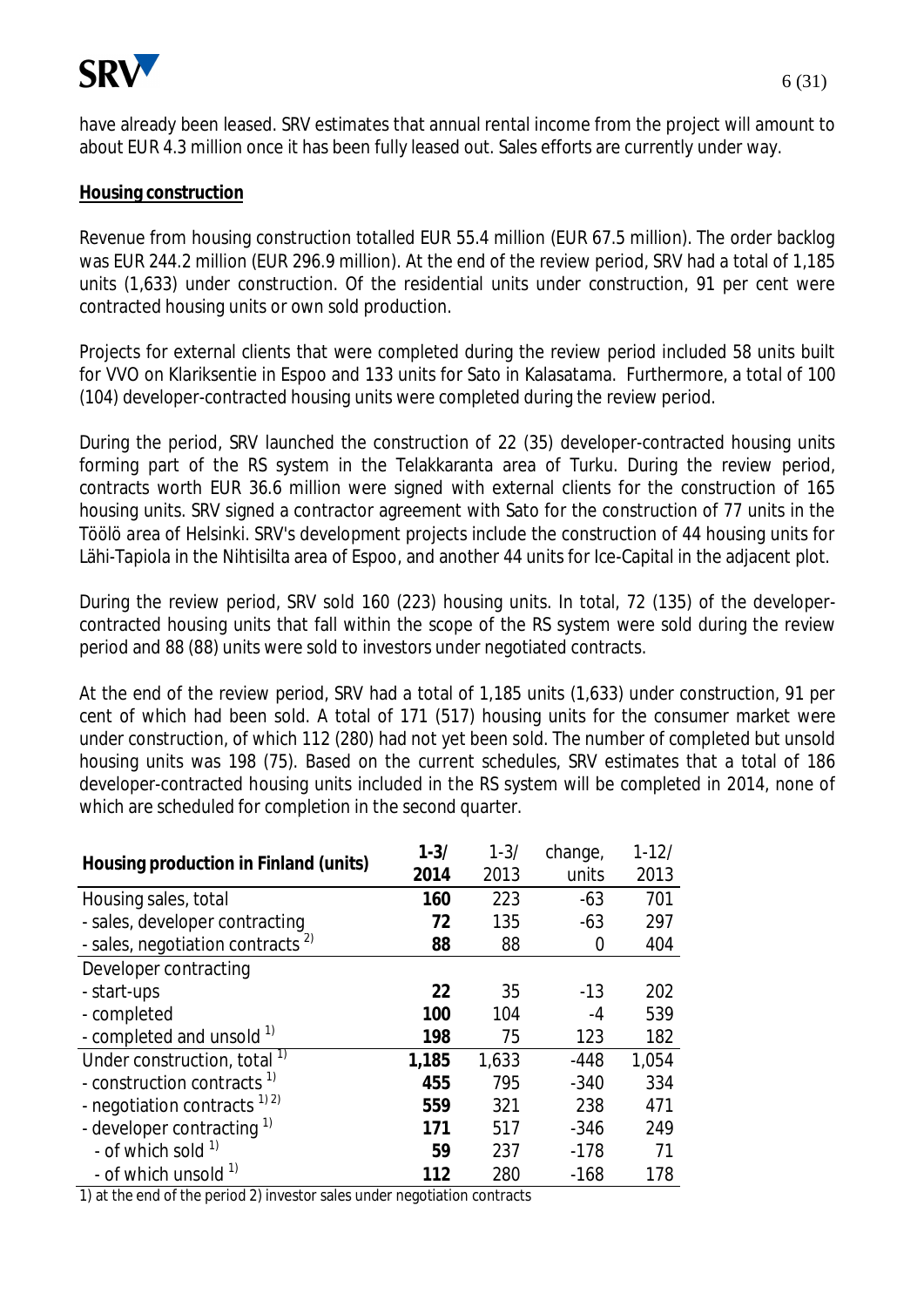

The order backlog for housing construction was EUR 244 million (EUR 297 million 3/2013). The order backlog for contracts and negotiated contracts was EUR 130 million (EUR 120 million), accounting for 53 per cent (40%) of the total order backlog. Of the housing production order backlog, EUR 143 million (EUR 176 million) was sold. The completed but unsold order backlog was EUR 74 million (EUR 21 million). The developer-contracted unsold order backlog under construction totalled EUR 27 million (EUR 99 million).

| Order backlog, housing construction in |         |         | change,     |          |
|----------------------------------------|---------|---------|-------------|----------|
| Finland (EUR million)                  | 31.3.14 | 31.3.13 | <b>MEUR</b> | 31.12.13 |
| Negotiation and construction contracts | 130     | 120     | 10          | 122      |
| Under construction, sold developer     |         |         |             | 14       |
| contracting                            | 13      | 56      | -43         |          |
| Under construction, unsold developer   |         |         |             | 60       |
| contracting                            | 27      | 99      | $-72$       |          |
| Completed and unsold developer         |         |         |             | 57       |
| contracting                            | 74      | 21      | 53          |          |
| Housing construction, total            | 244     | 297     | $-53$       | 253      |

#### **Development of Domestic Operations**

SRV continued to participate in the Model Nova work package of the RYM PRE research programme, led by Senate Properties, which will continue until spring 2014. The programme seeks to create a business model and operational culture that utilise information modelling and support sustainable development for the built environment. SRV is a participant in two projects conducted as part of the Aalto University's Energizing Urban Ecosystems (EUE) programme, which seeks to identify operating models and solutions to the challenges and opportunities involved in urbanisation. In 2012, SRV joined the Nordic Built Charter initiative, a Nordic trade and industry policy programme aiming at green growth. The programme runs from 2012 to 2014 In the case of building systems, SRV focused particularly on energy-efficient solutions and has already introduced energy consumption monitoring at several sites.

| International                   | $1 - 3/$ | $1 - 3/$ | change,     | change, | $1 - 12/$ |
|---------------------------------|----------|----------|-------------|---------|-----------|
| <b>Operations (EUR million)</b> | 2014     | 2013     | <b>MEUR</b> | %       | 2013      |
| Revenue                         | 14.2     | 23.5     | $-9.3$      | $-39.6$ | 104.7     |
| Operating profit                | $-0.6$   | $-0.8$   | 0.3         |         | 10.0      |
| Operating profit, %             | $-4.0$   | $-3.6$   |             |         | 9.5       |
| Order backlog                   | 158.8    | 39.8     | 119 በ       | 299.0   | 180.1     |

International Operations comprises SRV's construction and property development business in Russia and Estonia. In addition, SRV aims to expand its business in Russia into shopping centre management.

Revenue from International Operations totalled EUR 14.2 million (EUR 23.5 million), and accounted for 10 per cent of the Group's revenue (15%). Operating profit was EUR -0.6 million (EUR -0.8 million). Construction of the Okhta Mall shopping centre generated most of the revenue. A proportion of the profit margin for construction, equivalent to the proportion under the ownership of SRV, is eliminated from the operating profit. Cost savings measures contributed to the improvement in operating profit. The order backlog was EUR 158.8 million (EUR 39.8 million). The order book grew following the signing of project management contractor agreements for the Okhta Mall shopping centre in June 2013, which are valued at a total of over EUR 160 million.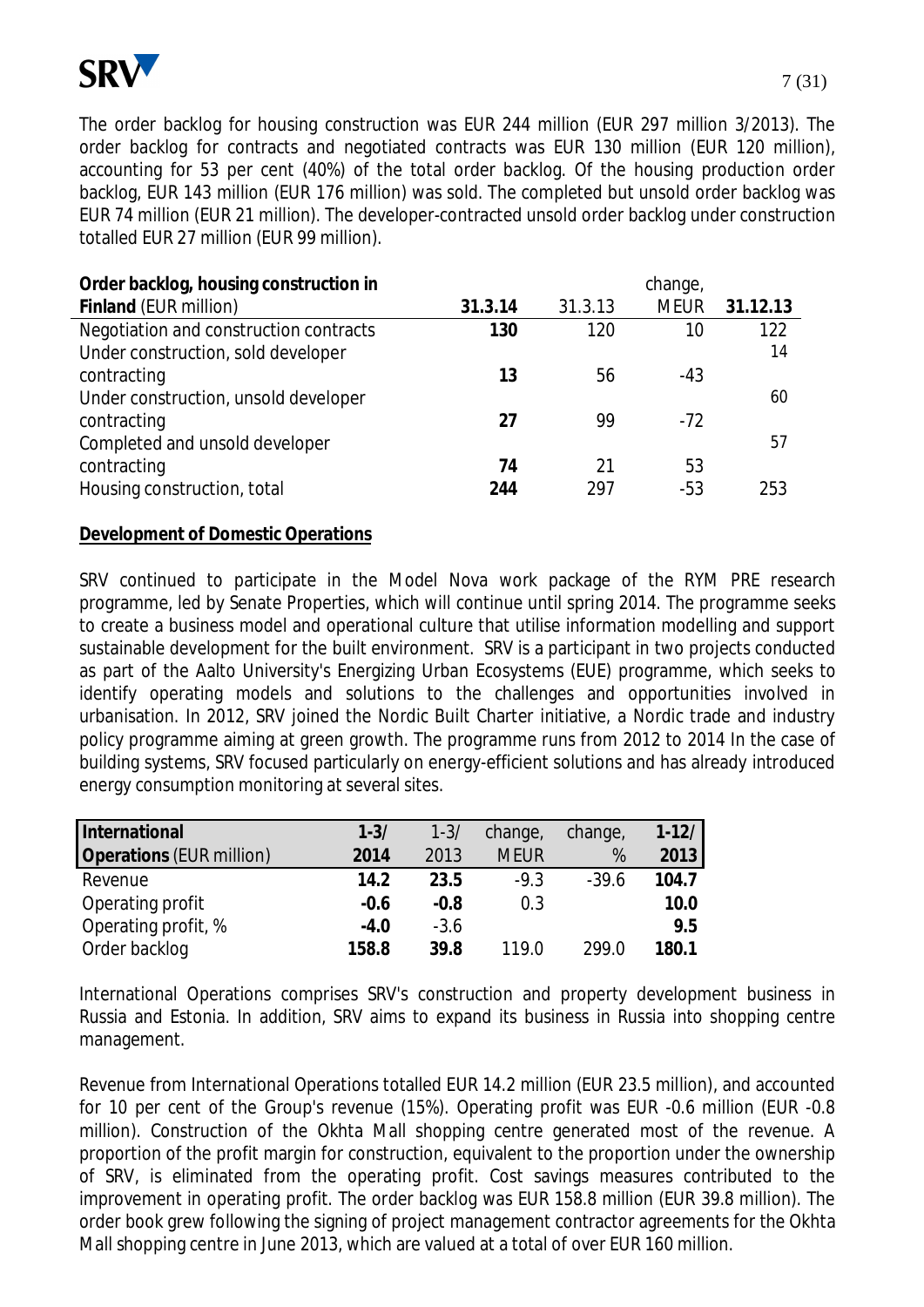

#### **Russia**

SRV has been developing the extensive Okhta City project in the Okhta area of St. Petersburg for several years. The project covers a total of 8.5 hectares. The plans for the area include constructing a commercial complex measuring over 400,000 m2, which will house a shopping centre, office and business premises, as well as premises for hotel, restaurant, and entertainment services. The project will be implemented in several phases. Phase I of the project commenced when the Russia Invest investment company owned by SRV, Ilmarinen, Sponda, Etera and Onvest made a decision to invest in the Okhta Mall shopping centre project. Under agreements signed in June 2013, Russia Invest acquired a 55 per cent holding in the shopping centre from SRV, and will invest approximately EUR 50 million in the project. In addition to its direct ownership of the remaining 45 per cent, SRV owns part of the project through its holding in Russia Invest. According to the investment decision, SRV will invest about EUR 44 million into the project while it is under construction. SRV maintains a 100 per cent holding of the other phases in the extensive Okhta City project.

Okhta Mall will be opened in spring 2016 and it will have about 144,000 m2 of floor area, with leasable space of about 75,000 m2. The centre will feature two underground parking levels, a hypermarket and four aboveground levels. Located close to the heart of St. Petersburg, Okhta Mall will be the first shopping centre in the downtown area with a hypermarket. Leasing of the project has progressed according to plan. Preliminary BTS (Business Term Sheet) lease agreements have already been signed for around a third of the leasable premises, while BTS negotiations are under way for around a quarter of such premises. The target for annual rental income from the shopping centre continues to be around EUR 33 million. The shopping centre investment was originally valued at a total of around EUR 250 million. However, SRV expects to achieve significant savings in building costs due to the weakening of the rouble. If the current forecasts, which suggest that the rouble will remain at its current level, hold true, the value of the overall investment will be reduced. SRV intends to acquire bank financing for this project in summer 2014, when the impact of lower construction costs on the investment budget has been ascertained.

Slightly over half of the EUR 95.5 million investment capacity of the Russia Invest investment company has been earmarked for the Okhta Mall project. In the short-term, arriving at new investment decisions will be challenging due to the Ukrainian crisis, and it is unlikely that the investment company will make any investments in new projects during 2014.

The Pearl Plaza shopping centre, owned jointly by SRV and the Shanghai Industrial Investment Company, was opened to public on 24 August 2013. The number of visitors has outperformed the target level. The centre's anchor tenants are Prisma, Hennes & Mauritz, Sportmaster, M.Video, Detsky Mir, Kinomir-21 and Sculptors. Other international brands such as McDonalds, Adidas, Lindex, Seppälä and the Inditex Group's Bershka youth fashion chain also have outlets in the centre. Pearl Plaza is also the first shopping centre managed by SRV in Russia. Total investment in the project amounts to approximately EUR 140 million. SRV's ownership in the joint venture is 50 per cent, and SRV has invested roughly EUR 22 million in the project. In addition to investment from the owners, bank financing has been secured with a EUR 95 million financing agreement with a partner from China. In line with the project management contract agreements, SRV was responsible for planning, constructing, developing and leasing out the site. About 93 per cent of the premises have been leased and it is estimated that the premises will be fully leased by the time of the shopping centre's first anniversary. The target for annual rental income from the shopping centre is about EUR 18 million.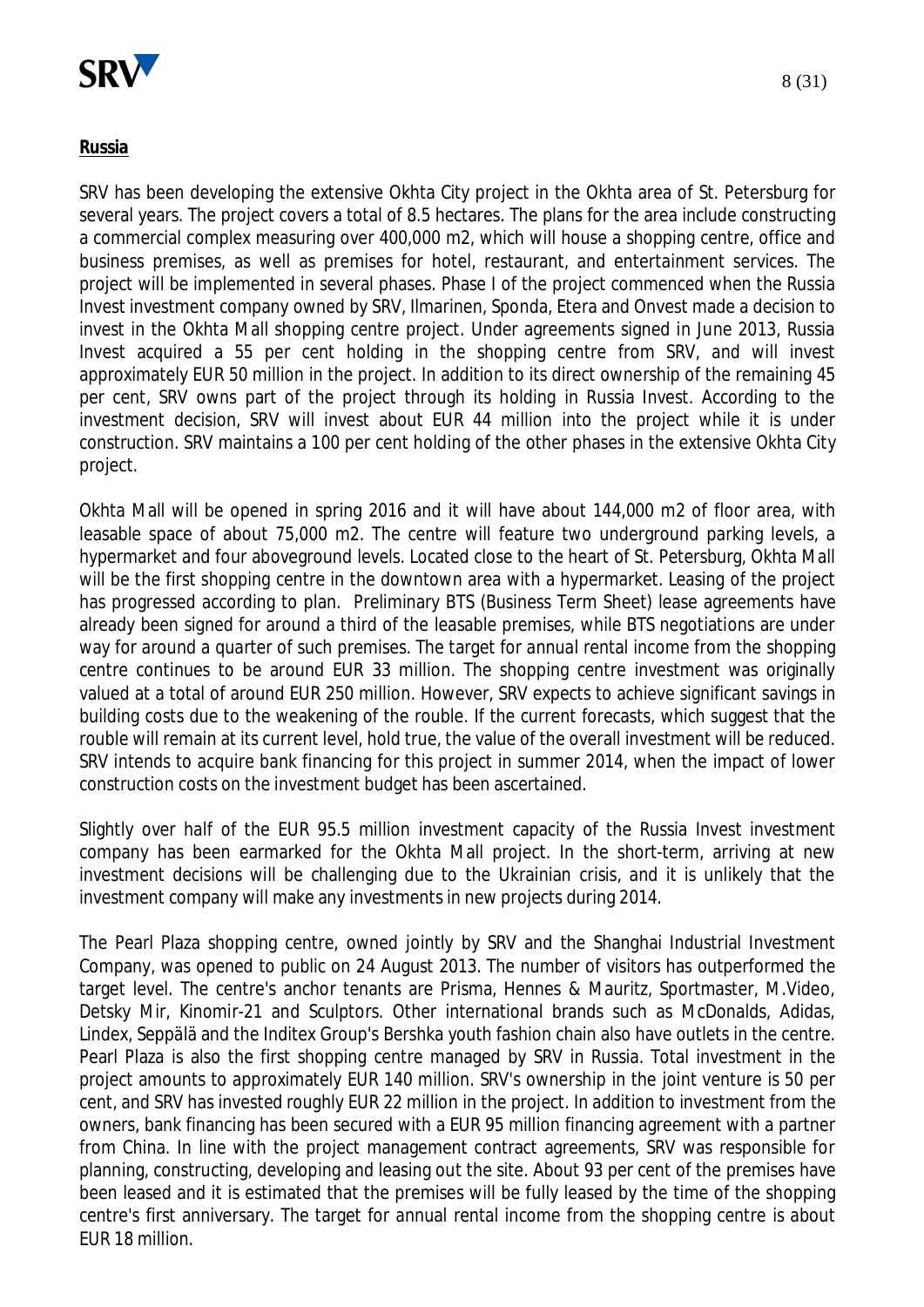

The design of Phase II of the Pearl Plaza shopping centre has begun and, according to preliminary plans, construction of Phase II can be launched towards the end of this year. Preliminary lease reservations have been made for about 30 per cent of the Phase II premises.

The new commercial concept plan for the Mytishi shopping centre project in the Moscow region has been completed. Reservation agreements have been signed for over 50 per cent of the premises. The majority owner of the project is the Finnish real-estate investment company Vicus, which holds a 75 per cent stake. SRV owns 25 per cent of the shopping centre project and its total investments amount to EUR 7.5 million. Negotiations are currently under way on investor and bank financing arrangements. Earthworks on the site have begun.

The existing office premises in the Etmia II office and car park project in downtown Moscow have been leased out in their entirety. Net rental income for 2014 is estimated at about EUR 4 million. SRV is a co-owner in the project with a 50 per cent stake, and was also responsible for its construction as the project management contractor. Sales efforts are under way with the aim of selling the project to investors during 2014.

SRV has invested EUR 6.3 million in a property fund, which acquired an office and logistics property in Moscow in autumn 2011. The property is fully leased out. Development of the St Petersburg Eurograd logistics area has been temporarily suspended due to the local partner's financing difficulties. SRV has a 49 per cent holding in the Russian company that owns a 24.9 hectare land area located north of St Petersburg, in the immediate vicinity of the Ring Road.

Three apartments in the Papula residential area project in Vyborg were sold during the review period (5, 1-3/2013). At the end of the period, 3 completed units remained unsold (18). Construction of the next two buildings, which have a total of 111 units, has been temporarily suspended due to the weakening of the rouble, but will be continued as soon as the market situation improves.

## **Estonia**

SRV began the construction of 48 developer-contracted housing units in Tartu. At the end of the period, one completed housing unit remained unsold (5) in Estonia.

| Other operations, | $1 - 3/$ | $1 - 3/$ | change, change, |      | $1 - 12/$ |
|-------------------|----------|----------|-----------------|------|-----------|
| (EUR million)     | 2014     | 2013     | <b>MEUR</b>     | %    | 2013      |
| Revenue           | 4 Q      | 3.3      | 1.5             | 46.7 | 13.0      |
| Operating profit  | $-16$    | $-14$    | -0.2            |      | $-5.0$    |

Other Operations mainly comprise the SRV Group Plc and SRV Kalusto Oy businesses.

Revenue from Other Operations totalled EUR 4.9 million (EUR 3.3 million) and the operating profit was EUR -1.6 million (EUR -1.4 million). Revenue grew thanks to higher operating volumes. During the period, development costs expensed for SRV's projects totalled EUR 0.6 million (EUR 0.5 million).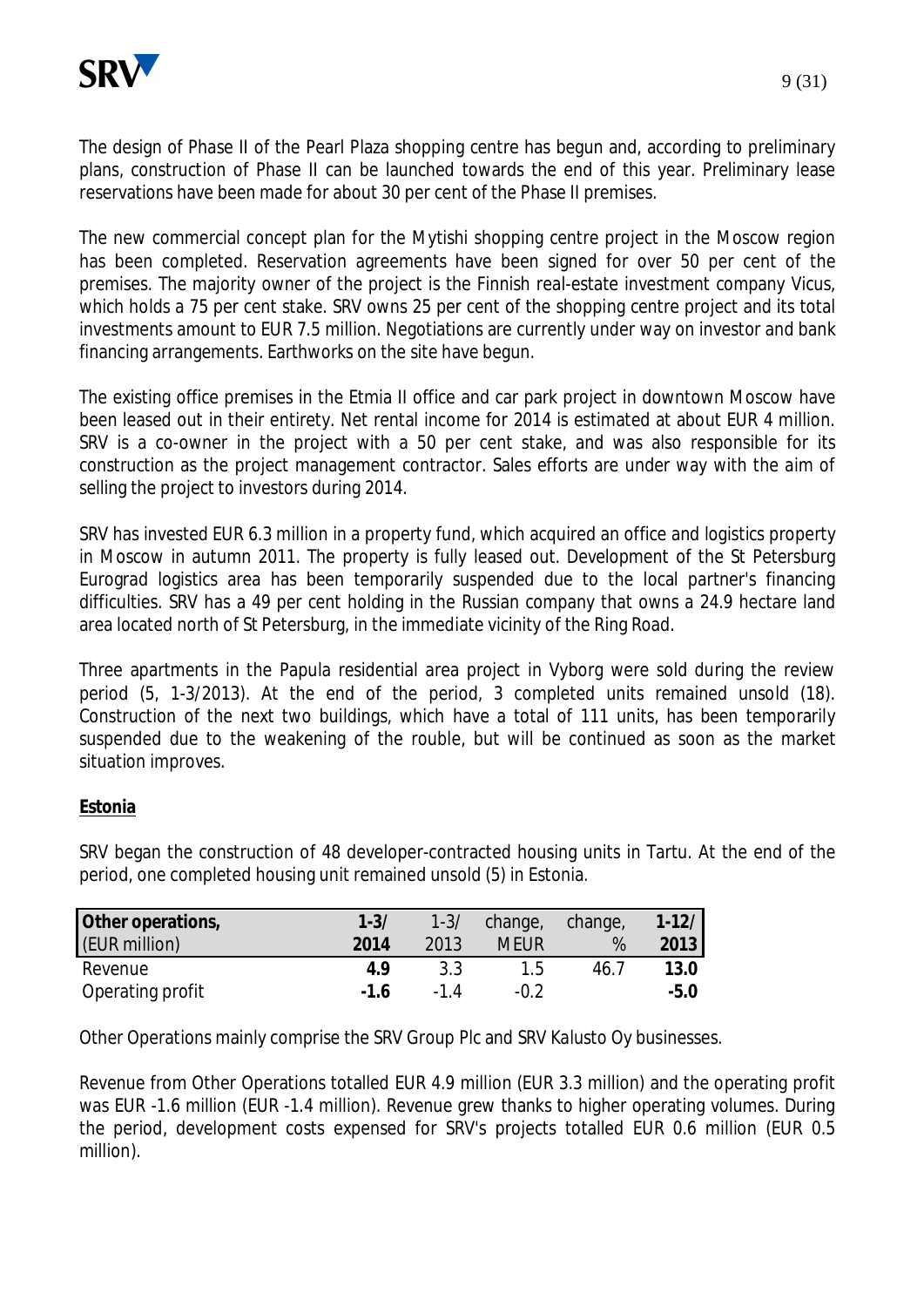

#### **REDI – Kalasatama Centre**

The city plan for SRV's large-scale REDI project – the Kalasatama Centre – entered into force in June 2013. The Administrative Court of Helsinki had dismissed a complaint regarding the city plan, and in June the Supreme Administrative Court rejected the appellants' request to appeal against the

REDI will consist of six residential towers, and a tower housing a hotel and offices. The towers will have 20–35 stories, with the highest tower reaching 126 metres. According to the plans, the towers will have 1,200 housing units with floor space of about 100,000 m2 for approximately 2,000 residents, 10,000 m2 of office space and a 10,000 m2 hotel. A 64,000 m2 commercial centre and a car park with around 2,000 parking spots will be built next to the towers. As part of the implementation of the Kalasatama Centre, SRV and the City of Helsinki have agreed that SRV will build a 10,000 m2 social and health services centre in Kalasatama and lease it to the city. REDI will be built in phases by 2021, accounting for the market situation. For the most part, the other public premises planned for the Kalasatama Centre have already been built, as the underground waste station and new metro bridge commissioned by the City of Helsinki reached completion in summer 2013.

ruling. In March, the Helsinki City Building Control Department granted SRV a building permit for

the REDI shopping centre and the adjacent two residential towers.

The City of Helsinki and SRV have negotiated on changes to the city plan so that the City of Helsinki's social and health services centre can be built on the north side of the Kalasatama Centre. This would make it possible to further develop the scope of the station, the implementation schedule and the functionality of the premises to better match the city's plan to centralise social services. The Social Services and Healthcare Committee of the City of Helsinki has for its own part approved the revised plan. The City Council will take the final decision on the approval of the revised plan.

Phase I of the private-sector part of the project consists of the construction of the REDI shopping centre and a car park with a total of 2,000 parking spaces, which will also serve park-and-ride commuters at Kalasatama. The REDI shopping centre will have about 64,000 m2 of leasable space. SRV aims to open the first sections of the shopping centre in 2017. The plans for the shopping centre include two daily consumer goods stores and a wide selection of services and brands, all located in the intersection of the city's best traffic connections and its most densely populated area. REDI will be Finland's first shopping centre that can be easily reached by public bus, metro, tram, car, bicycle, walking – and even by boat. 500,000 people live within a 15 minutes' drive from REDI and 1.1 million within 30 minutes. Each day, more than 100,000 cars use the three main roads that pass through Kalasatama, and the Helsinki city centre is only six minutes away by metro.

REDI leasing negotiations are under way with anchor tenants and a wide range of potential tenants. If the ongoing lease negotiations lead to agreements, 70% of the retail space would be leased out. SRV estimates that the lease agreements signed by the end of the year account for about 25-30% of the retail space.

Investor sales and financing negotiations for the REDI shopping centre and car park are likewise ongoing. The investor negotiations concern a co-ownership structure, as SRV intends to keep a 40- 50% holding in the project. The total value of the shopping centre and car park investment will be approximately EUR 450 million, depending on the planned scope. Financing for project construction will be secured both as investments from the owners and as project loans. On the basis of the ongoing financing negotiations, SRV estimates that project financing will account for about 50% of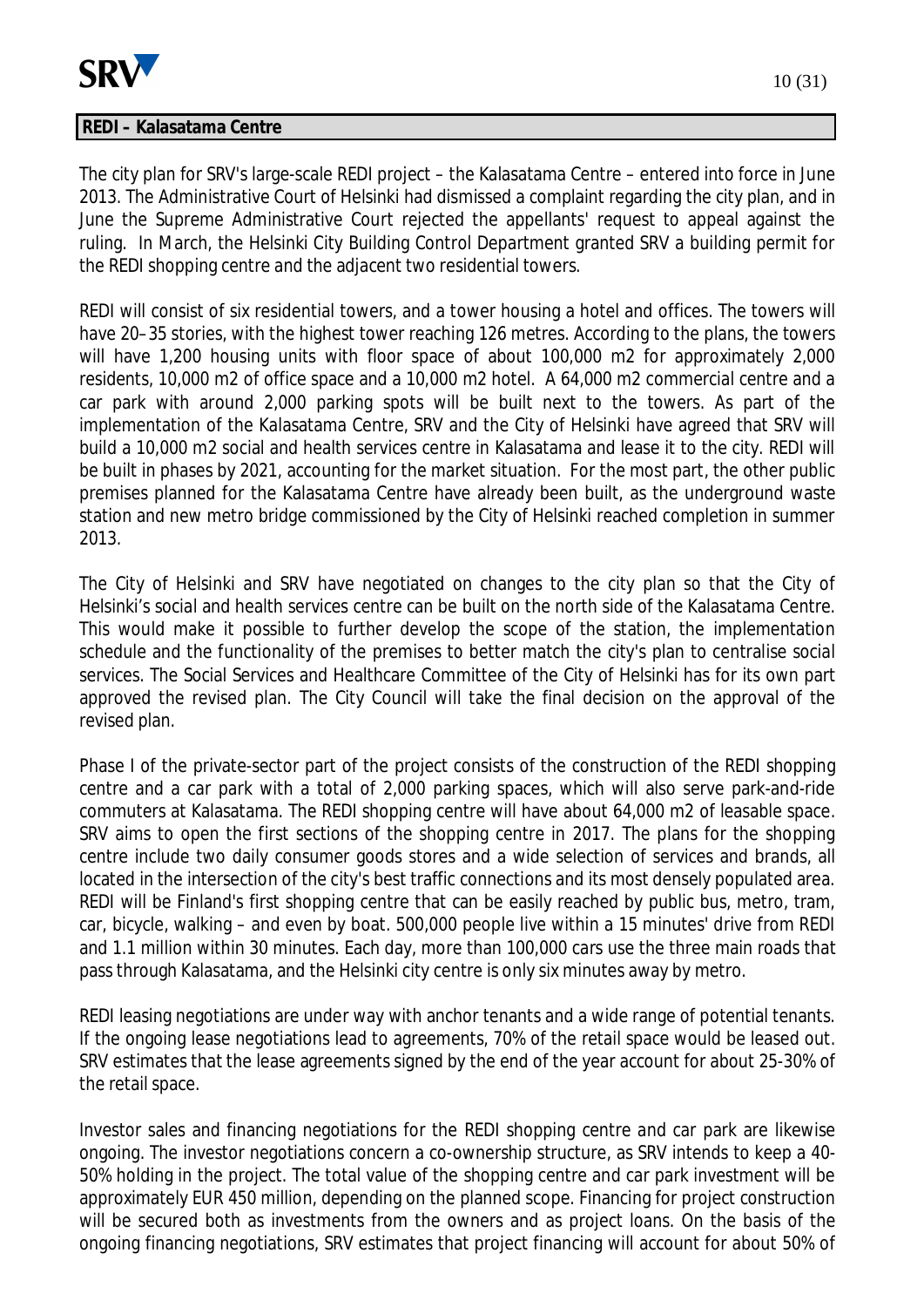

the total value of the investment, and thus SRV's investment in the project could amount to about EUR 90-120 million. SRV seeks to complete the investor and financing negotiations during the first half of 2014. At the same time, SRV intends to sign a contractor agreement valued at around EUR 350 million for the implementation of the shopping centre and car park, and to begin construction work.

## **Group project development**

The Keilaniemi residential towers, a project developed by SRV, is progressing. Complaints had been filed against the city plan approved by the Espoo City Council. The Administrative Court of Helsinki dismissed these complaints. The appellants then sought leave to appeal from the Supreme Administrative Court, but this was not granted. The city plan of the project entered into force on 28 November 2013. The project's total scope is approximately 72,000 m2 of floor area of housing units in four residential towers. SRV has a planning reservation for the area. Project progress hinges on a tunnel for a section of Ring Road I, the cost level of the investments in tunnelling and traffic arrangements and extensive traffic arrangements. The Finnish Transport Agency approved a general plan for Ring Road I in spring 2013. A complaint has been lodged in the Administrative Court of Helsinki against the approval of the general plan. Road planning has been delayed by this complaint. The aim is to begin construction in early 2016.

SRV, Mutual Pension Insurance Company Varma and SATO Corporation are progressing with their project to develop the Niittykumpu district in Espoo. The city plan for the area entered into force in December 2013. In addition, the Espoo City Council has taken its decision on the construction of the Niittykumpu metro station. The aim is to launch the construction of Phase I of the metro station, measuring around 20,000 m2, in spring 2015, once construction work for the metro line so permits.

SRV, Mutual Pension Insurance Company Ilmarinen and SATO Corporation are progressing with their project to develop their jointly owned area in the Perkkaa district of Espoo. The Espoo City Planning Committee approved the proposed city plan for viewing on 12 June 2013. The scope of the project is being confirmed at about 110,000 m2 of housing building rights, of which SRV's share is approximately one third. The aim is to launch housing construction during 2015.

Building permit planning for the Airut eco-quarter, which will be built in the Jätkäsaari district of Helsinki, is under way. Construction can probably begin in autumn 2014, once the building permit has been secured. The project comprises a total of 22,000 m2 of floor area, including a rental apartment building for VVO and SRV's four market-financed owner-occupied apartment buildings, of which two will be built in accordance with HITAS terms. The design of the eco-quarter is based on a multipurpose concept that seeks to offer residents a wide range of services. The project focuses on energy monitoring and reporting on apartments' energy consumption, which enables the residents to optimise their energy use and uphold the principles of sustainable development in their daily lives.

SRV, Stora Enso Oyj and the Helsinki Housing Production Department (ATT) have a joint reservation for a quarter in the Jätkäsaari district granted by the Helsinki City Council. It is intended that a project showcasing industrial wood construction will be built in this quarter – named Wood City, it will consist of office, housing, hotel and commercial buildings. The total size of the quarter is approximately 27,000 m2 of floor area, of which a third will be housing units. Based on the winning entry of an architectural competition held in 2012, the design of the project, the marketing of the premises and investor negotiations have been continued. In addition, the preparation of city plan changes for the quarter has continued. Approval of the city plan is expected in summer 2014. In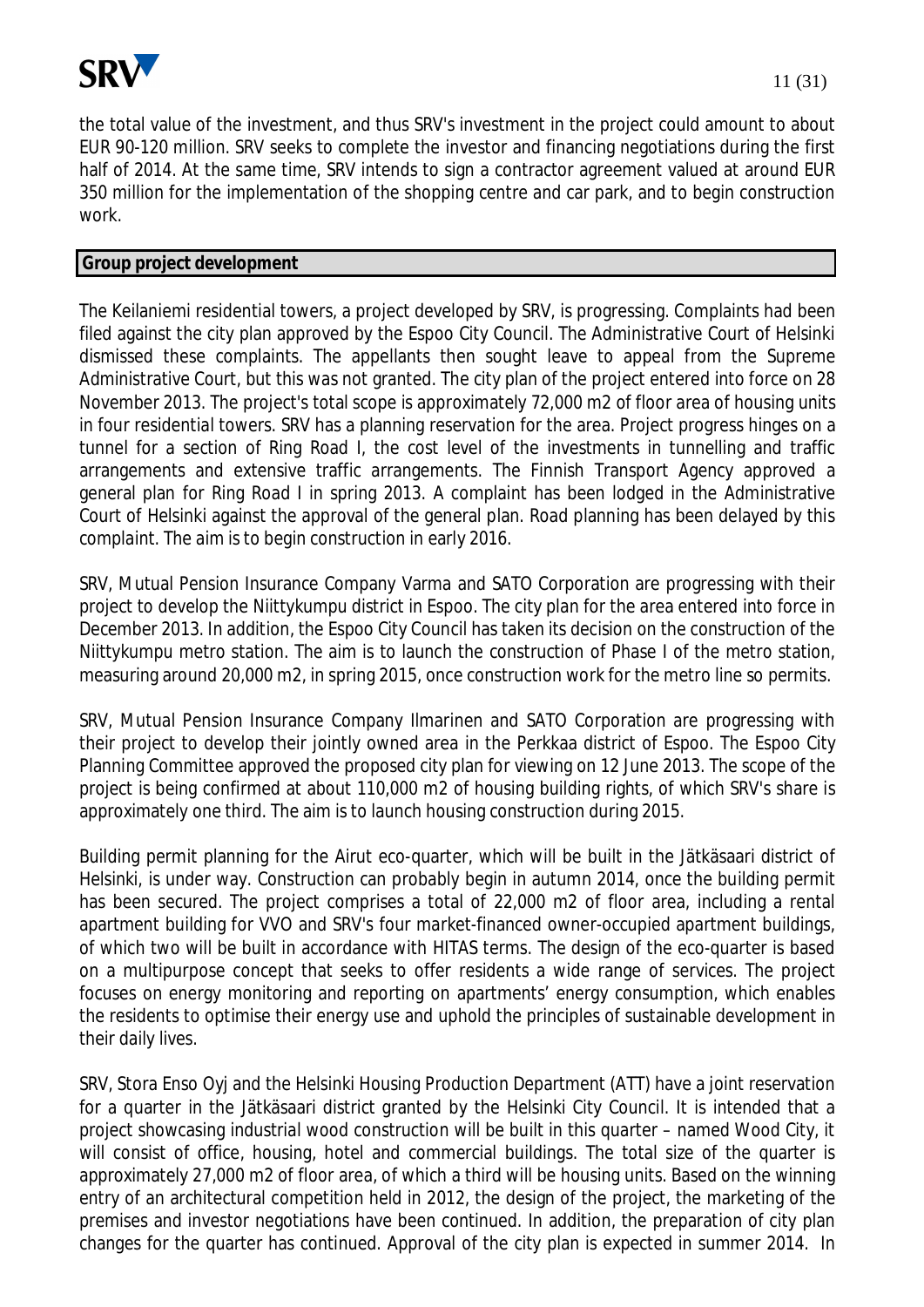

the tender held by ATT for design-and build apartment buildings for the quarter, SRV and Stora Enso submitted the most competitive proposal. The aim is to begin the construction of housing in the quarter and the office building during 2014, once investor and lease agreements so permit. The quarter is slated for completion in 2016.

SRV has organised an invitational architecture competition on the development of the block located at Lapinmäentie 1, in Munkkivuori in Helsinki, in collaboration with the building owner, W. P. Carey Inc. The competition result will be announced in May 2014. The starting point for the competition phase is that a major part of the existing buildings will be disassembled. The preliminary plan of the amount of new construction is approximately 50,000 m2 of floor area.

## **Financing and financial position**

Net operational cash flow was EUR -8.2 million (EUR -9.2 million 1-3/2013) as inventories and trade and other receivables increased during the review period. The Group's inventories stood at EUR 431.4 million (EUR 433.4 million), of which land areas and plot-owning companies accounted for EUR 159.4 million (EUR 188.0 million). The Group's invested capital totalled EUR 467.7 million (EUR 498.6 million).

At the end of the review period, the Group's financing reserves totalled EUR 162 million with the Group's cash assets amounting to EUR 24 million, and open-ended account limits, committed undrawn financing reserves and loans to EUR 138 million. The financial covenant for SRV's loans is its equity ratio, which is also reported to financers for developer contracting projects as a ratio based on percentage of completion. SRV's equity ratio based on percentage of completion was 39.2 per cent (on 31 March 2014).

Capital committed to SRV's developer-contracted housing and business construction projects in Finland, both under construction and completed, totals EUR 195.3 million, of which about EUR 44 million is tied up in infrastructure construction in the Kalasatama Centre. SRV estimates that the completion of these projects (excl. the Kalasatama Centre) requires another EUR 20 million. Undrawn housing corporation loans and receivables for housing construction projects and undrawn commercial construction financing totalled EUR 33 million. Capital committed to completed international projects amounts to EUR 1.5 million, of which EUR 0.1 million relates to unsold housing projects in Estonia and EUR 1.4 million to unsold housing projects in Vyborg. Capital committed to completed projects involving associated companies includes EUR 22.0 million related to the Pearl Plaza shopping centre and EUR 1.7 million related to the Etmia office project. SRV's investment commitments amounted to EUR 10.3 million (EUR 15.0 million).

Equity ratio stood at 39.0 per cent (34.3% on 31 March 2013). Profitability improvement, together with the decrease in total assets, contributed to the increase in equity ratio. The Group's shareholders' equity totalled EUR 218.8 million (EUR 204.8 million). The Group's net interestbearing liabilities totalled EUR 225.3 million (EUR 277.7 million). Net financing expenses were EUR - 2.3 million (EUR -0.5 million). Return on investment was 3.4 per cent (1.7%) and return on equity 2.6 per cent (0.3%).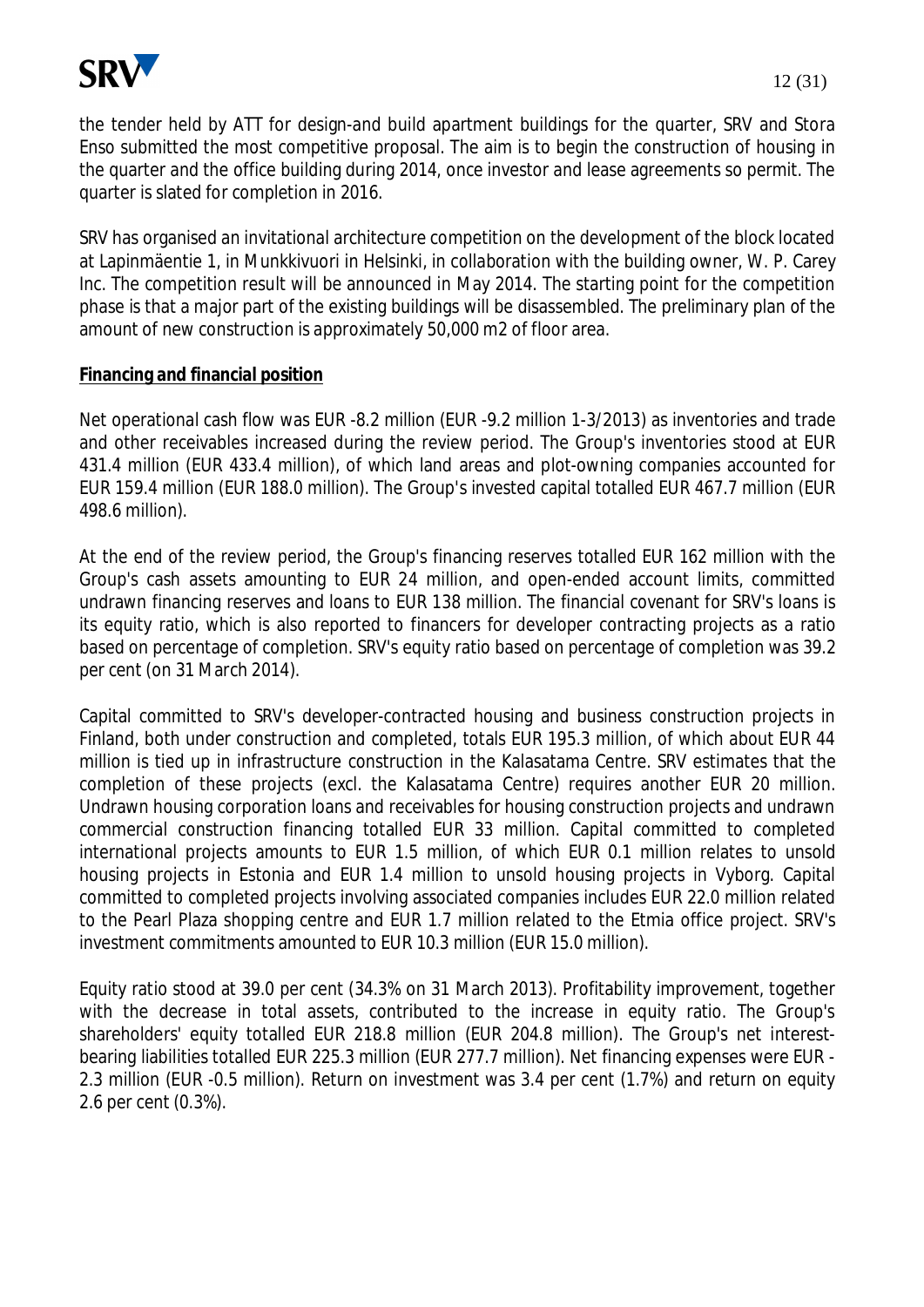

## **Investments**

The Group's investments totalled EUR 1.3 million (EUR 0.6 million), and mostly consisted of investments in unlisted shares in Russian real estate projects and the acquisition of machinery and equipment.

## **Unbuilt land areas, land acquisition commitments and land development agreements**

| Land reserves                                                                                     | <b>Business</b> | Housing      | International |           |  |  |  |
|---------------------------------------------------------------------------------------------------|-----------------|--------------|---------------|-----------|--|--|--|
| 31 March 2014                                                                                     | construction    | construction | operations    | Total     |  |  |  |
| Unbuilt land areas and land acquisition commitments                                               |                 |              |               |           |  |  |  |
| Building rights <sup>*</sup> , $m^2$                                                              | 227,708         | 356,309      | 758,000       | 1,342,017 |  |  |  |
| Land development                                                                                  |                 |              |               |           |  |  |  |
| agreements                                                                                        |                 |              |               |           |  |  |  |
| Building rights <sup>*</sup> , $m^2$                                                              | 150,900         | 256,750      | 52,000        | 459,650   |  |  |  |
| * Building rights also include the estimated building rights/construction volume of unzoned land  |                 |              |               |           |  |  |  |
| reserves and land areas covered by agreements in projects that are wholly or partly owned by SRV. |                 |              |               |           |  |  |  |

#### **Group structure**

SRV is one of Finland's leading project management contractors. SRV builds, develops and owns commercial and business premises, housing units, and infrastructure projects. In addition to Finland, the company operates in Russia and Estonia. SRV Group Plc, the Group's parent company, is responsible for the Group's management, treasury, finance and administrative functions. The Property Development and Building Systems units support and serve all of the Group's business operations.

SRV's business segments are Domestic Operations, International Operations, and Other Operations. The Domestic Operations segment consists of property development and domestic construction operations led by SRV Construction Ltd. Domestic Operations are divided into housing construction and business premises construction, which includes business, office, logistics, earth and rock construction functions. International Operations comprises SRV's business activities in Russia and Estonia. Other Operations consists primarily of the SRV Group Plc and SRV Kalusto Oy's operations.

#### **Personnel**

SRV had an average payroll of 896 (935) employees, of whom 684 (708) were salaried employees. The parent company had an average staff of 56 (53) salaried employees. At the close of the review period, the Group had 895 (924) employees, of whom 57 (53) were employed by the parent company. 167 (161) employees were employed by international subsidiaries. SRV's Domestic Operations employed a total of 36 (38) trainees (students on work placements and students working on their thesis or diploma). SRV offers summer jobs to students and a wide range of trainee opportunities, particularly to those studying construction. Systematic cooperation with educational institutions and universities fosters continuity for SRV's own trainee programme, enabling young people to combine studying and work as naturally as possible.

SRV's human resources strategy is designed to ensure continued competence and leadership development, and to secure the availability and high motivation of personnel. In early 2014,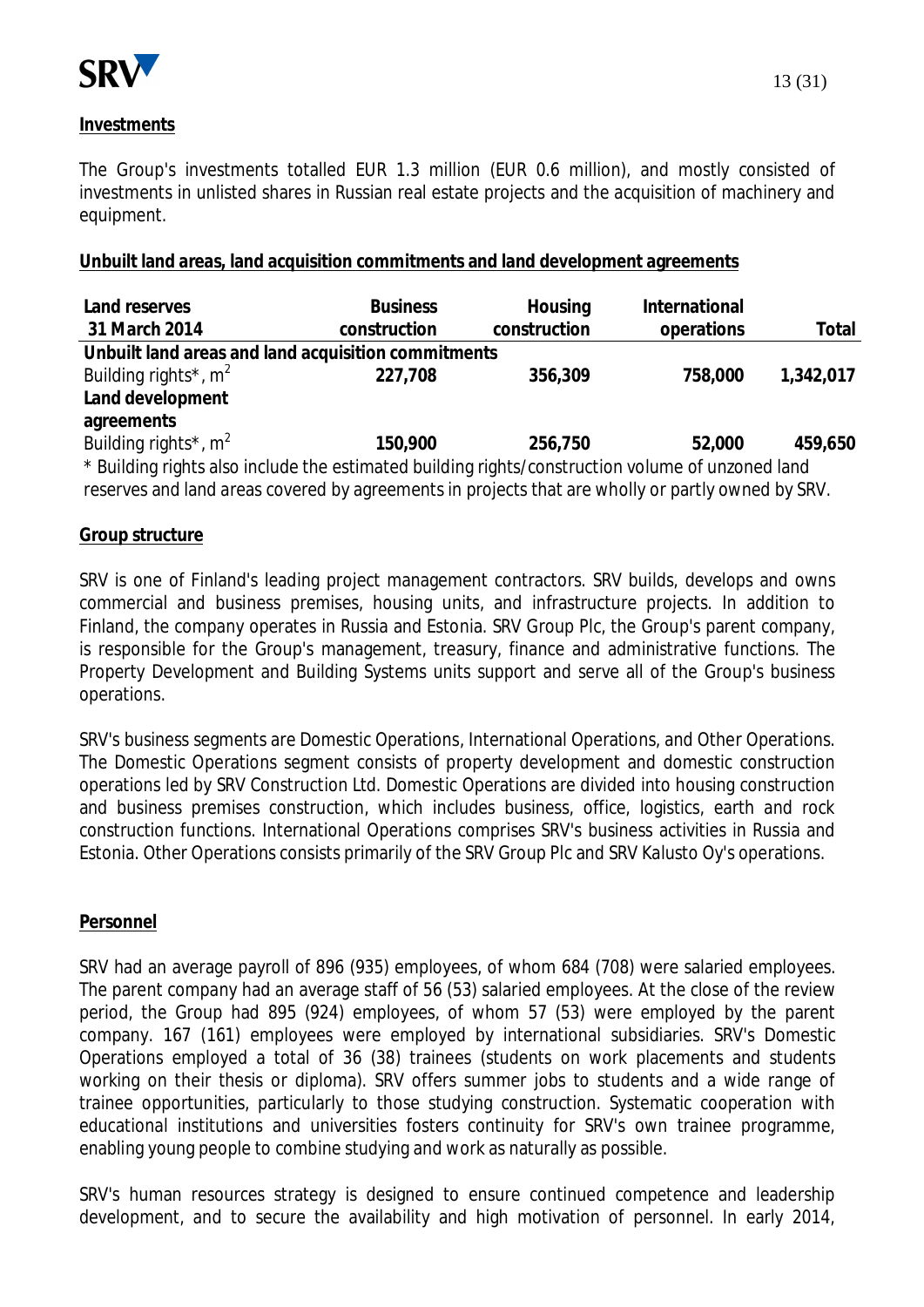

|                            |           |           | Percentage of    |
|----------------------------|-----------|-----------|------------------|
| Personnel by segment       |           |           | Group personnel, |
|                            | 31.3.2014 | 31.3.2013 | 31.3.2014        |
| <b>Domestic Operations</b> | 636       | 669       | 71.0             |
| International operations   | 172       | 168       | 19.2             |
| Other operations           | 87        | 86        | 9.7              |
| Group, total               | 895       | 923       | 100.0            |

On 13 February 2014, the Board of Directors of SRV Group Plc approved a new share-based incentive scheme for the Group's key personnel. The purpose of the scheme is to align the objectives of shareholders and key personnel in order to increase the company's value, and to enhance key personnel's commitment to the company. The scheme covers 26 key SRV personnel. The key indicators for the scheme's performance period 2014–2016 are the Group's cumulative operating profit margin and return on equity. In addition, other business-specific indicators specified for 2014–2016 will affect the bonus earned. Personnel covered by the scheme must hold at least half of the shares received on the basis of the scheme until 31 December 2017 and at least half until 31 December 2018. If a key employee's employment ends during the above restriction period, he/she must hand over all shares to the company without compensation.

When the indicators are fulfilled, the bonus will be paid, partly in the company's shares and partly in cash. This scheme allows the conveyance, without consideration, of a maximum of 588,000 SRV Group Plc shares, to key employees, and a cash payment for tax purposes corresponding to the value of the conveyed shares. The total recognised IFRS value of shares conveyed over the lifetime of the incentive scheme, 2014-2018, will be approximately EUR 2.8 million, to which the cash payments will be added. The Black & Scholes model, applied in the pricing of options, is used to calculate the theoretical market value of the shares, with the following assumptions: share price EUR 4.00, risk-free interest rate 0.86 per cent and volatility 32 per cent.

#### **Outlook for construction**

The outlook for the world economy has turned slightly more optimistic, with developed countries leading the slow recovery. The Finnish economy also shows faint signs of improvement: the GDP growth estimate for 2014 is slightly positive. In the construction sector, the weak business cycle continues for the third consecutive year. Total construction volumes are expected to decline by approximately one per cent from 2013 levels. The number of building construction start-ups is forecast to show a slight improvement. The rise in building costs has levelled out.

The poor economic situation and consumer uncertainty have contributed to the slowdown in housing production. The construction of about 27,800 housing units was begun in Finland in 2013, and the forecast for 2014 is about 26,500. Sales of new housing units have slackened, especially outside the Helsinki Metropolitan Area. Business with housing funds has partly compensated for weaker sales to individual households. Demand for housing is affected by major uncertainty. In the longer term, trends such as migration to population growth centres and the smaller size of households will maintain the need for housing construction in Finland.

While commercial and office real-estate markets have shown small signs of recovery, the slow pace of economic growth has kept the number of empty offices high. However, there is a need for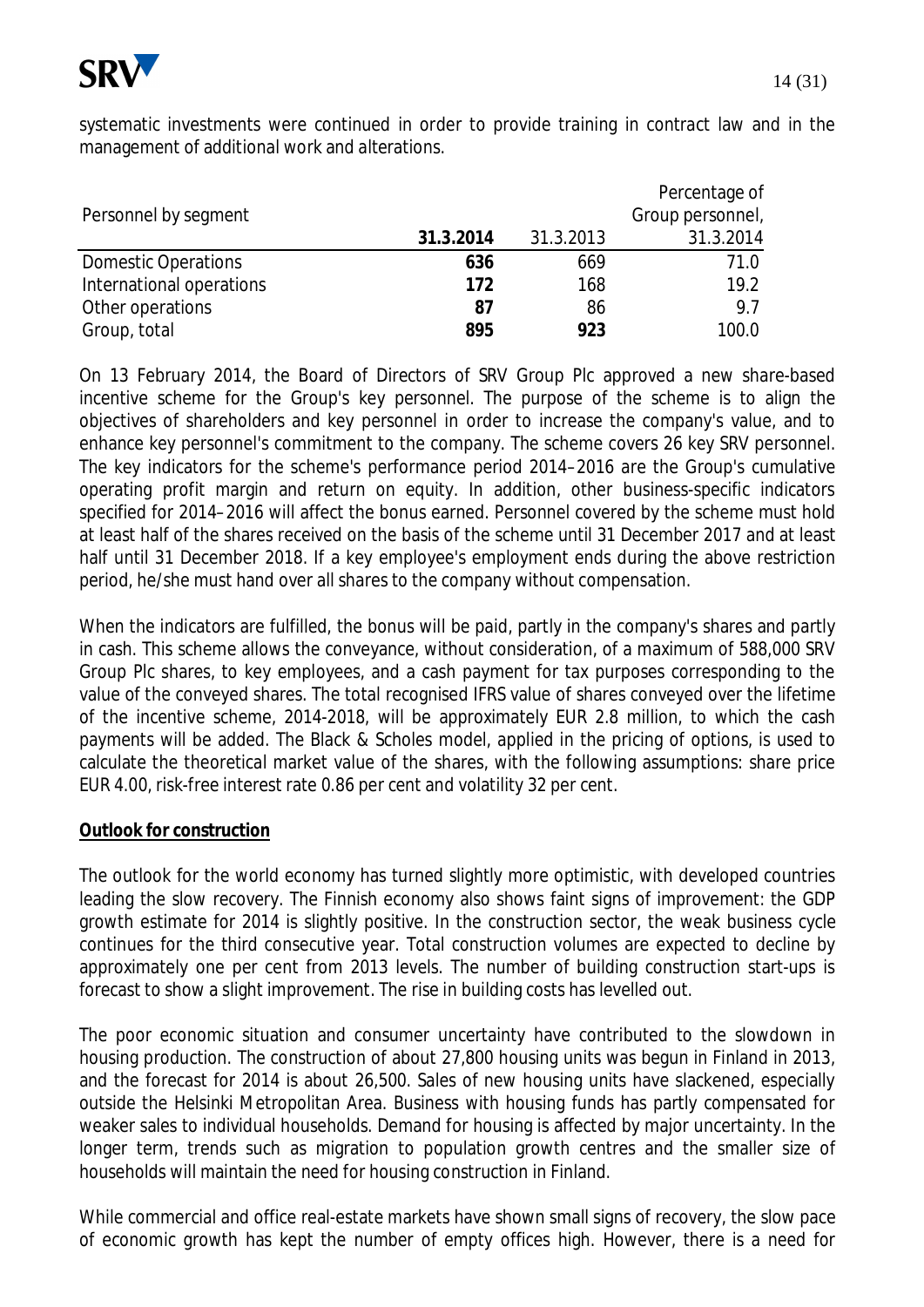

modern premises with good transport connections. The number of commercial and office construction start-ups is expected to take an upward turn in 2014.

Stable growth is forecast in renovation construction. An increase in building stock, the ageing of existing buildings, and modernisation requirements will also support renovation construction in the future. The situation in infrastructure construction has weakened due to the decline in new building construction work and the contraction of investments in highway construction and maintenance.

In Russia, GDP growth has continued to slacken, while the weakening of the rouble and the Crimean crisis have put the economy under even greater pressure. An increase in the reference interest rate is slowing down the issuance of credit, as well as domestic consumption which has supported economic growth in Russia. Russia will be subject to major uncertainty in 2014, which will hold estimated GDP growth down to 0.0–0.5 per cent. It is estimated that the Estonian economy will grow by 1–2 per cent.

#### **Risks, risk management and corporate governance**

The general business cycle and changes in customers' business environments have immediate effects on the construction and property markets, and this may, for example, alter the volume of SRV's order backlog and the profitability of operations. It may also lead to an increased amount of capital being tied up in projects for a longer time. A change in the general level of interest rates has direct impacts on both SRV's cash flow from operating activities and financing costs. The general economic climate is unstable, and the international country-level financial crisis adds to the economic uncertainty. SRV develops, owns and operates shopping centres in Russia. The Crimean crisis is affecting both the Russian economy and the availability of financing from investors and for projects. The decline in the rouble's exchange rate is impacting on consumer purchasing power and may weaken the rent-paying ability of tenants in shopping centres. Furthermore, the crisis is affecting the economies of Russia's major trading partners. General economic uncertainty and difficulties in securing financing are keeping the volume of property transactions low and delaying the start-up of new large-scale projects in particular. Demand for property investments has remained weak.

Stricter banking regulation will affect the availability of financing from banks, the length of loan periods and loan margin levels. Despite the extremely low interest rates, financing costs will grow as loan margins rise. If the international financial crisis escalates, it may further increase the cost of financing and weaken its availability. If the availability of financing for clients continues to weaken, client receivables may grow and SRV will face tighter liquidity.

In developer-contracted projects, recognition of income is largely based on the completed contract method, and recognition depends on the percentage of sold premises in delivered projects. The delivery schedules of developer-contracted projects can have a material impact on the development of both quarterly and full-year revenue and earnings. Factors that affect project sales include the occupancy rate of the project and the availability of financing for buyers. When sales are delayed, the recognition of revenue and operating profit are likewise postponed. To accelerate sales, the sales prices of slow-turnover projects might have to be lowered. Postponed start-ups in developer-contracted projects increase development expenses, which are recognised as costs.

Slower sales increase sales and marketing costs and interest expenses in developer-contracted housing production. In Finland, housing sales in the Helsinki Metropolitan Area have been performing reasonably well thanks to sales to investors, but economic uncertainty and tax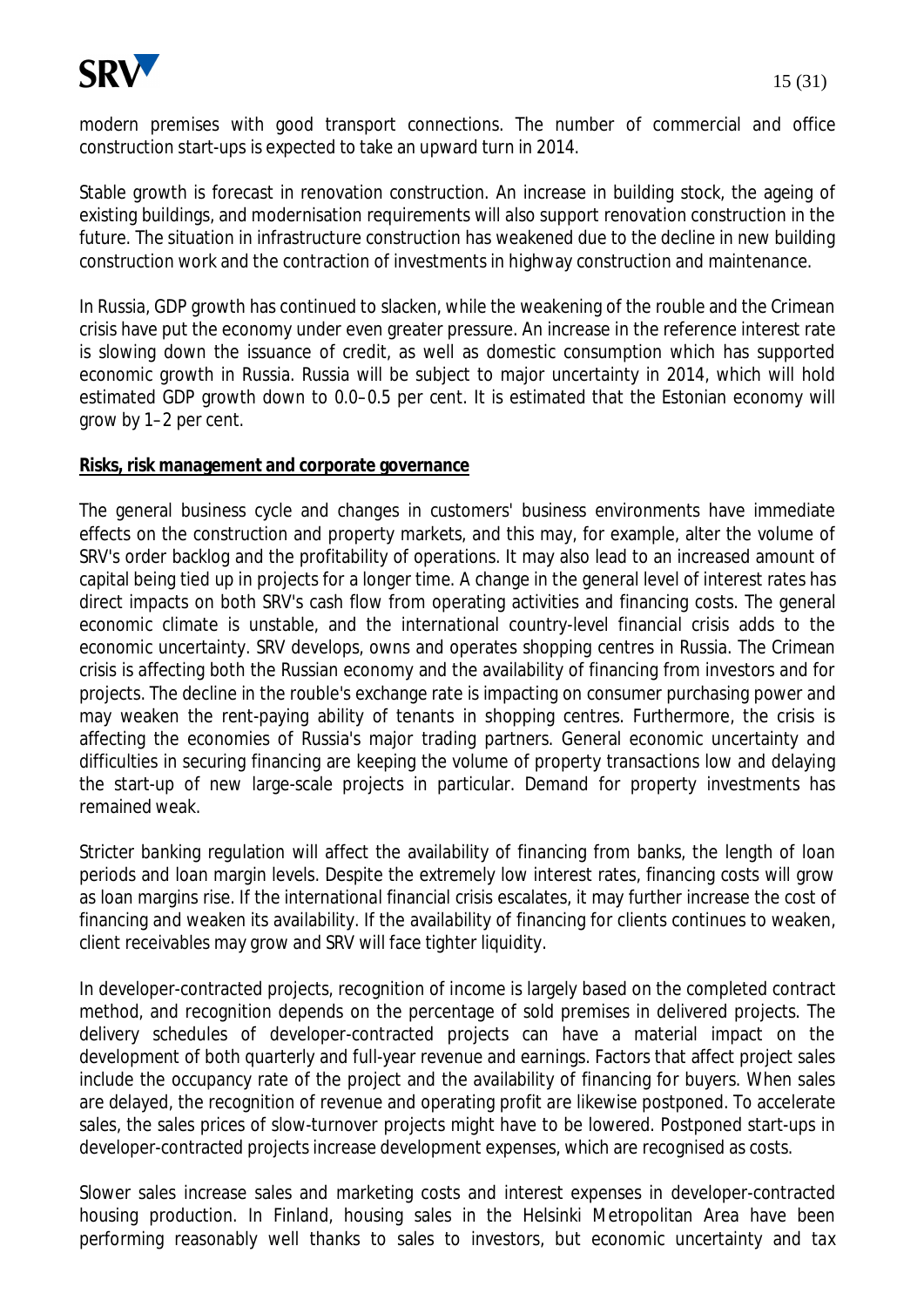

increases, both implemented and planned, have weakened the outlook and volume in consumer sales. Key risks affecting demand for housing include changes in consumer confidence in the future, the availability of financing, and a strong rise in interest rates.

Construction is subject to significant cost risks relating to subcontracting and procurements. Longterm planning is vital to keep these risks under control. SRV's operating model requires an adequate supply of skilled and competent personnel. A weak economic climate increases the financial risks relating to subcontractors. The construction sector has implemented a reverse value added tax policy, which, as a method, requires greater administrative accuracy. Post-construction warranty and liability obligations can last up to ten years after the handover. The rise in building costs has levelled out and the building cost index remained fairly steady in the early months of 2014.

SRV's revenue is generated by construction projects, and the company's result depends on the profitability and progress of individual projects. Competition for new orders in the construction sector is fierce, and this might affect the volume and profitability of SRV's new order backlog. Contractor agreements in the construction industry are substantial in value. Their terms and conditions require all parties to achieve the agreed targets within a set timetable, and to adhere to agreed working methods. In particular, carrying out additional works and alterations may involve financial risks that increase in a poor economic climate. Project receivables can involve additional work and alterations that are subject to complaints or disputes over payment liability. Segment management estimates the provisions required for receivables; however, these provisions may prove to be insufficient. If no mutual agreement on payment liability is reached during the final financial analysis of a project, SRV may have to instigate legal proceedings against the client. The outcomes of legal proceedings involve uncertainties. In 2013, SRV initiated legal proceedings against clients with respect to two completed projects involving client complaints or disputes over payment liability for additional work and alterations. SRV's claims amount to around EUR 11 million (VAT 0%). SRV's management believes that these cases and their outcomes will not have a significant impact on SRV's financial position.

In addition to land acquisition risks, property projects face other risks, such as those related to the outcome of zoning, soil conditions, financing, the liquidity of funding based on financing commitments, the commercialisation of the project, implementation schedules and agreements, partners, the geographical location, and the type of project. In line with IFRS requirements, SRV measures its land reserves at acquisition cost. If the acquisition cost plus construction costs is lower than the sale value of the planned project, the value of the plot will be reduced. In accordance with its strategy, SRV has developed developer-contracting projects and invested in land acquisition in Finland and especially in Russia. The availability of property financing affects start-up decisions and the progress of development projects. SRV aims to carry out large-scale development projects in cooperation with real estate investors using project funding. SRV's investment commitments in projects entail maintaining sufficient liquidity and financing capacity. A decline in the availability of investor and project funding may increase SRV's own share of project funding, and this would lower the Group's equity ratio and weaken both the Group's liquidity and the availability of other funding.

The financial risks involved in SRV's operations are interest rate, currency, liquidity, capital structure, and contractual party risks. These are presented in more detail in the Notes to the 2013 Financial Statements. Currency risks are divided into transaction risks and translation risks. Transaction risks are related to currency-denominated business and financing cash flows. Translation risks encompass investments made in foreign subsidiaries, the accounting effects of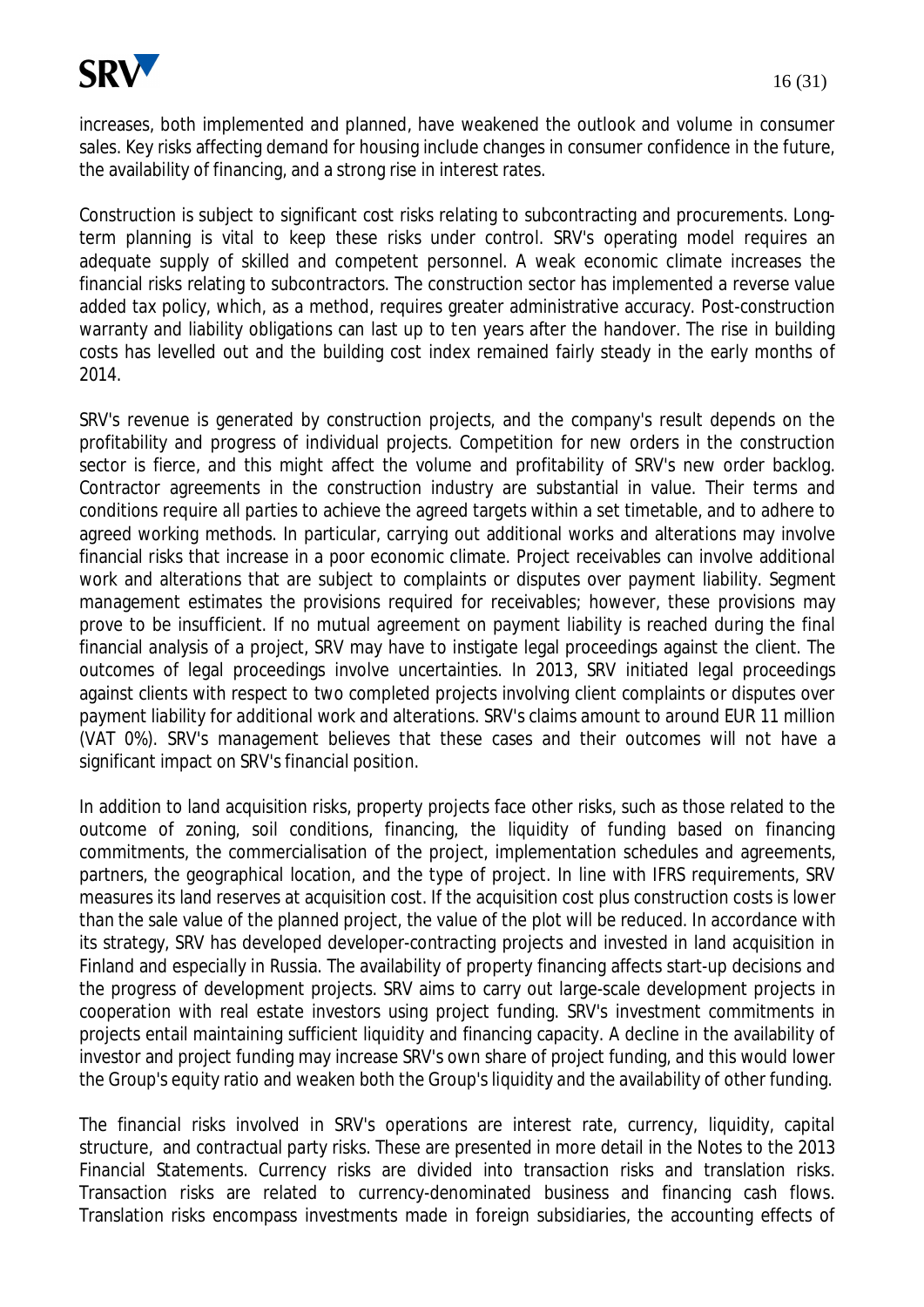

which are recorded in the translation differences for shareholders' equity in the consolidated figures.

Liquidity risks may have an effect on the Group's earnings and cash flow if the Group is unable to ensure sufficient financing for its operations. SRV maintains adequate liquidity through efficient management of cash flows and related solutions, such as binding lines of credit that are valid until further notice. The company has a long-term binding liquidity arrangement (EUR 100 million), which will mature in December 2015. The company's financing agreements are subject to customary terms and conditions. The financial covenant is the company's equity ratio, which is also reported to banks for developer contracting projects as a ratio based on percentage of completion.

Capital structure risks may adversely affect the availability of financing for the Group if the company's equity ratio falls too low. The Group does not have a public credit rating issued by a credit institution. In order to maintain its capital structure, the Group may adjust its dividend payment, issue new shares or float equity bonds. In order to maintain its equity ratio, the Group may be forced to downscale its business operations and use of capital. The equity ratio is affected by factors such as the profitability of business operations, postponements in the sale and handover of developer-contracted projects, plot investments, and other balance sheet growth. The Group monitors its capital structure using its equity ratio. The Group seeks to keep its share of the balance sheet total less advances received accounted for by shareholders' equity at no less than 30 per cent. On 28 December 2012, SRV issued a EUR 45 million domestic hybrid bond (equity bond). The bond has no maturity, but the company has the right to redeem it in four years' time. The interest payable on the bond will increase after the first redemption date.

The Group's risk management is carried out in line with the Group's operations system, and control is exercised in accordance with the Group strategy approved by the Board of Directors of the Group's parent company. SRV also makes every effort to cover operational risks by means of insurance and contractual terms.

A more detailed account of SRV's risks, risk management and corporate governance policies has been published in the 2013 Annual Report and Notes to the Financial Statements.

#### **Corporate governance and resolutions of general meetings**

The Annual General Meeting (AGM) of SRV Group Plc was held on 26 March 2014. The AGM adopted the Financial Statements and granted release from liability to the members of the Board of Directors and the President and CEO for the financial year 1 January–31 December 2013. As proposed by the Board of Directors, a dividend of EUR 0.12 per share was declared. The dividend was paid on 7 April 2014. Mr Ilpo Kokkila was elected chairman of the Board of Directors and Ms Minna Alitalo, Mr Arto Hiltunen, Mr Olli-Pekka Kallasvuo, Mr Timo Kokkila, and Mr Risto Kyhälä were elected to seats on the Board. The firm of public accountants, PricewaterhouseCoopers Oy, was elected as the company's auditor for the next term of office. Samuli Perälä, authorised public accountant, acts as the principal auditor.

The AGM authorised the Board of Directors to decide on the acquisition of the company's own shares, using the company's unrestricted equity. The Board was authorised to acquire a maximum of 3,676,846 of the company's own shares in such a manner that, when combined with the shares already owned by the company and its subsidiary, the number of shares acquired on the basis of this authorisation will not at any given time exceed 3,676,846 shares, or 10 per cent of all shares of the company. Based on this authorisation, the Board may acquire a maximum of 3,676,846 shares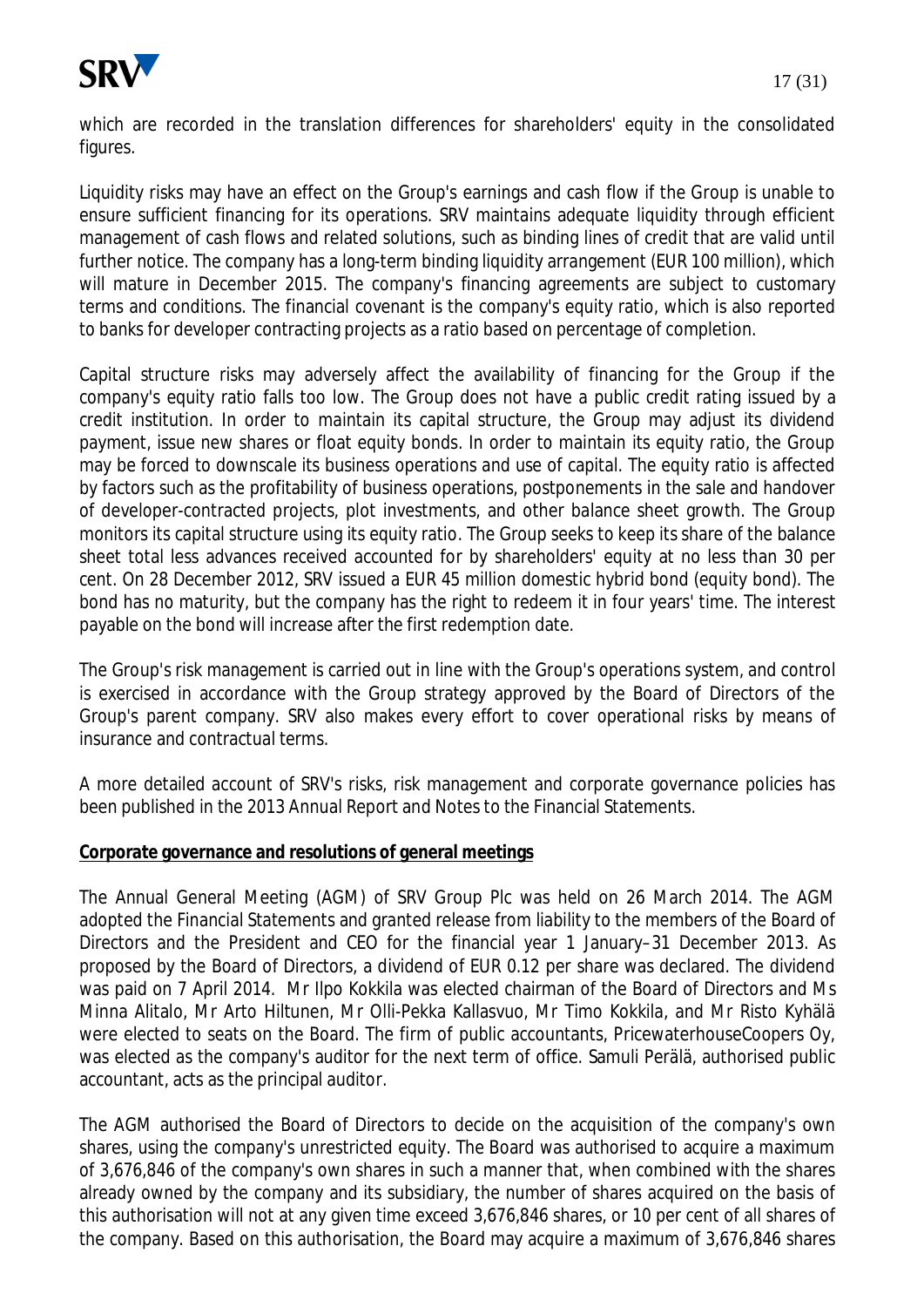

in public trading arranged by Nasdaq OMX Helsinki Oy at a market price valid at the moment of acquisition, as well as a maximum of 200,000 shares issued on the basis of incentive schemes to individuals employed by SRV Group without consideration, or for no more than the price at which an individual within the sphere of an incentive scheme is obliged to convey a share, such that the maximum number of acquired shares nevertheless remains at 3,676,846. The aforementioned authorisations include the right to acquire shares other than in proportion to the holdings of shareholders. Shares acquired on the basis of this authorisation may be acquired in one or several instalments.

The company's own shares can be acquired for use e.g. as payment in corporate acquisitions, when the company acquires assets relating to its business, as part of the company's incentive programmes or to be otherwise conveyed, held or cancelled. The authorisations as described above shall be in force for 18 months from the decision of the general meeting and cancel the authorisation granted by the Annual General Meeting to the Board of Directors on 20 March 2013. The Board of Directors shall decide on other terms relating to the acquisition.

The Board of Directors of SRV Group Plc held its organisation meeting on 26 March 2014. Minna Alitalo was elected as Chair of the Audit Committee, and Olli-Pekka Kallasvuo and Timo Kokkila as members. Ilpo Kokkila was elected as Chairman of the Nomination and Remuneration Committee, and Arto Hiltunen and Risto Kyhälä as members. Olli-Pekka Kallasvuo serves as Vice Chairman of the Board of SRV Group Plc.

## **Shares and shareholders**

SRV Group Plc's share capital is EUR 3,062,520. The share has no nominal value and the number of registered shares is 36,768,468. The company has one class of shares. SRV had a total of 6,189 shareholders on 31 March 2014.

The share closing price at OMX Helsinki at the end of the review period was EUR 3.76 (EUR 4.05 on 31 December 2013, change -7.2%). The highest share price in the review period was EUR 4.38 and the lowest EUR 3.73. SRV's equity per share at the end of the review period amounted to EUR 4.88 (EUR 4.99 on 31 December 2013). During this period, the all-share index of the Helsinki Stock Exchange (OMX Helsinki) changed by 0.2 per cent, and the OMX Construction and Materials index by -14.8 per cent.

At the end of the review period, the company had a market capitalisation of EUR 133.5 million, excluding the Group's treasury shares. 1.6 million shares were traded during the period with a trade volume of EUR 6.7 million. At the end of the review period, SRV Group Plc held 1,273 ,539 SRV Group Plc shares (3.5 per cent of the total number of the company's shares and combined number of votes). On 6 May 2014, the Group held 1,273,539 shares (3.5 per cent of the total number of the company's shares and combined number of votes).

## **Financial targets**

On 13 February 2014, SRV's Board of Directors confirmed the Group's strategic goals for 2014– 2018. The following strategic targets were set as follows:

- During the strategic period, SRV will focus on improving profitability rather than on growth.
- The average annual revenue of International Operations will rise to more than EUR 150 million
- The operating profit margin will reach 6 per cent.
- $\bullet$  The return on equity will be at least 15 per cent.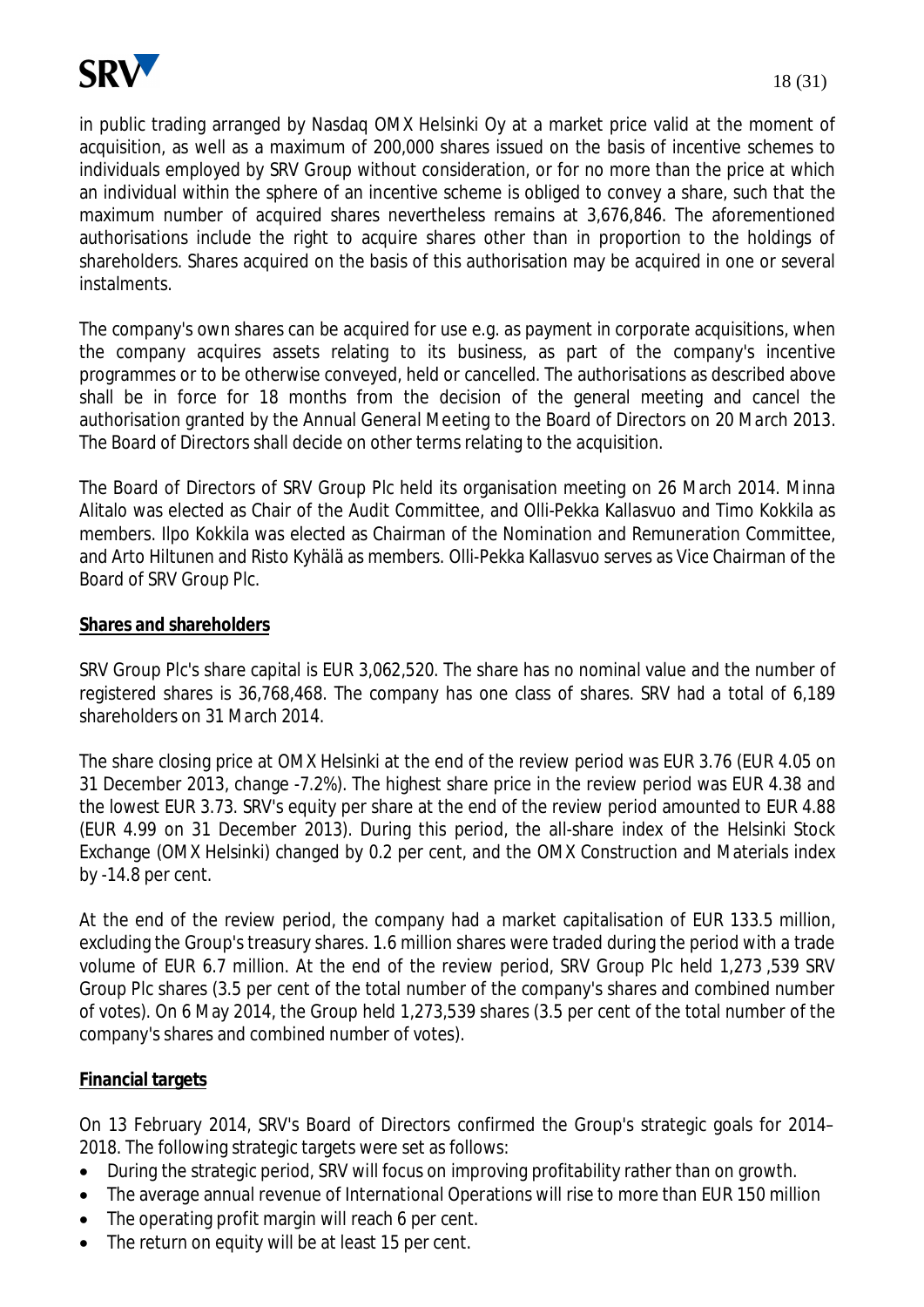

- The equity ratio will remain above 30 per cent.
- A dividend payment equalling 30 per cent of the annual result, taking into account the capital needs of business operations.

For the set targets to be achieved, the number of developer-contracted projects must be stepped up substantially.

## **Outlook for 2014 remains unchanged**

The quarterly variation and development of revenue and result in 2014 will be affected by several factors, such as: SRV's own projects are recognised as income upon delivery, the part of the order backlog that is continuously recognised as income mainly consists of low-margin contracting, the development of the order backlog's profit margins, the sales volume of developer-contracted housing and the completion schedules of the properties, the number of new contracts, the start-up of own projects, the project development nature of operations, and the realisation of planned project sales. Investor demand for commercial properties in Finland is estimated to remain muted and the outlook for 2014 does not include the sale of the Derby Business Park property. The construction of the REDI shopping centre that SRV is developing in Kalasatama is expected to start in 2014. Based on current completion schedules, SRV estimates that a total of 186 developercontracted housing units will be completed during 2014.

SRV estimates that its developer-contracting volume will increase in 2014. The recognition of revenue and earnings in 2014 will be affected by the recognition of income upon delivery and the elimination of a share equivalent to SRV's holding from profit margins. The Group's full-year revenue is expected to be on a par with the previous year (EUR 679.4 million 1-12/2013) and profit before taxes to amount to EUR 10–20 million (EUR 22.8 million 1-12/2013).

Espoo, 6 May 2014

Board of Directors

All forward-looking statements in this review are based on management's current expectations and beliefs about future events, and actual results may differ materially from the expectations and beliefs such statements contain.

For further information, please contact

Jukka Hienonen, President and CEO, +358 (201) 455 213 Hannu Linnoinen, Executive Vice President, CFO, +358 (201) 455 990, +358 (50) 523 5850 Taneli Hassinen, Vice President, Communications, +358 (201) 455 208, +358 (40) 504 3321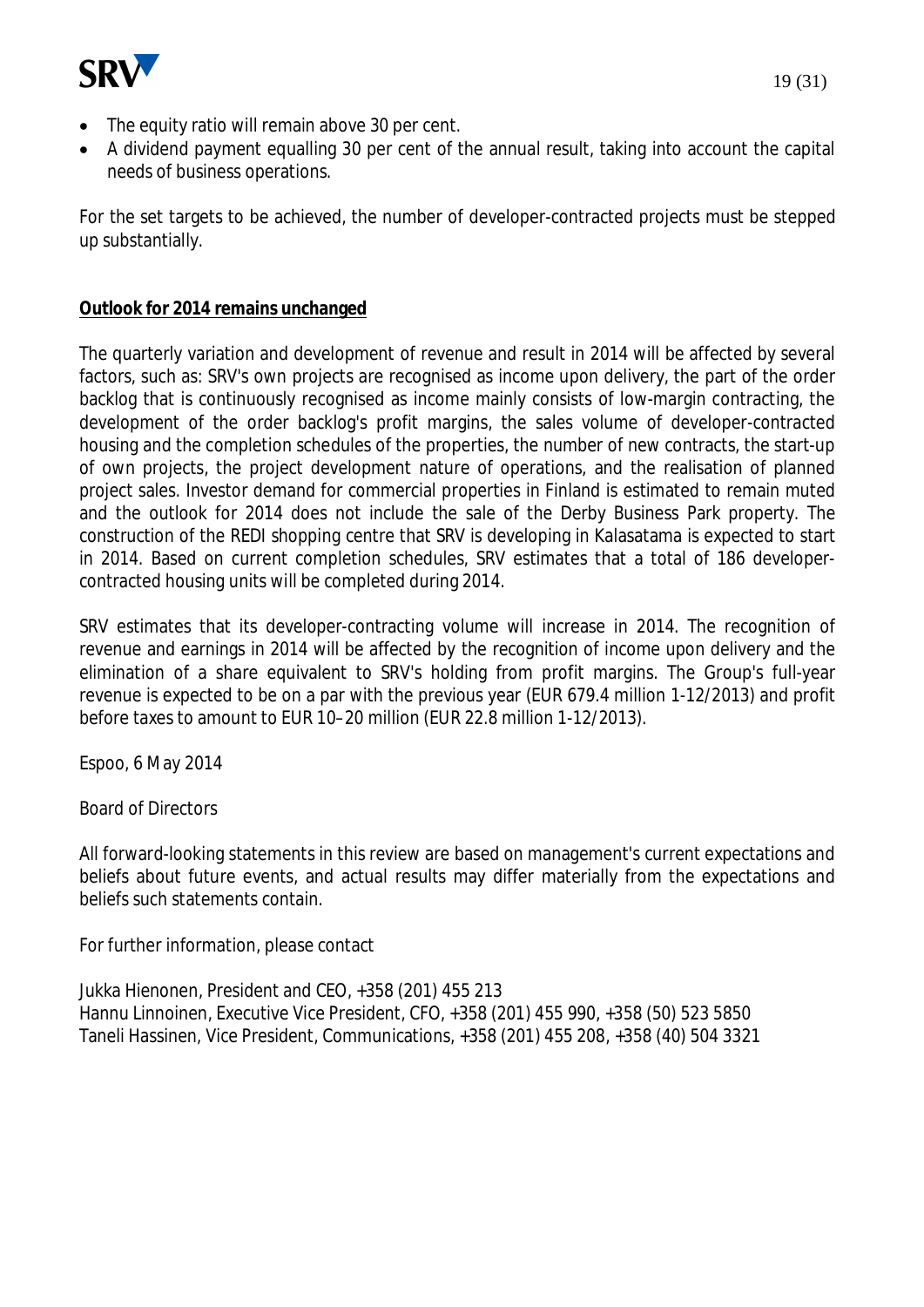

# **Key figures:**

|                                                  |                    | $1 - 3/$ | $1 - 3/$ | $1 - 12/$ |
|--------------------------------------------------|--------------------|----------|----------|-----------|
|                                                  |                    | 2014     | 2013     | 2013      |
| Revenue                                          | <b>EUR</b> million | 138.5    | 158.4    | 679.4     |
| Operating profit                                 | <b>EUR</b> million | 4.4      | 1.2      | 26.4      |
| Operating profit, % of revenue                   | %                  | 3.2      | 0.8      | 3.9       |
| Profit before taxes                              | EUR million        | 2.2      | 0.7      | 22.8      |
| Profit before taxes, % of revenue                | %                  | 1.6      | 0.4      | 3.4       |
| Net profit attributable to equity holders of the |                    |          |          |           |
| parent company                                   | <b>EUR</b> million | 0.2      | $-0.9$   | 14.0      |
| Return on equity, % <sup>1)</sup>                | %                  | 2.6      | 0.3      | 8.4       |
| Return on investment, $\%$ <sup>1)</sup>         | %                  | 3.4      | 1.7      | 5.4       |
| Invested capital                                 | EUR million        | 467.7    | 498.6    | 528.0     |
| Equity ratio                                     | %                  | 39.0     | 34.3     | 36.4      |
| Net interest-bearing debt                        | <b>EUR</b> million | 225.3    | 277.7    | 215.8     |
| Gearing ratio                                    | %                  | 103.0    | 135.6    | 97.1      |
| Order backlog                                    | EUR million        | 880.2    | 726.7    | 825.8     |
| New agreements                                   | <b>EUR</b> million | 184.7    | 40.0     | 600.7     |
| Personnel on average                             |                    | 896      | 935      | 949       |
| Property, plant and equipment investments        | <b>EUR</b> million | 1.3      | 0.6      | 9.9       |
| Property, plant and equipment investments, % of  |                    |          |          |           |
| revenue                                          | $\%$               | 1.0      | 0.4      | 1.5       |
| Earnings per share                               | <b>EUR</b>         | 0.01     | $-0.03$  | 0.39      |
| Earnings per share (diluted)                     | <b>EUR</b>         | 0.01     | $-0.03$  | 0.39      |
| Equity per share                                 | <b>EUR</b>         | 4.88     | 4.50     | 4.99      |
| Dividend per share                               | <b>EUR</b>         | 0.12     | 0.06     | 0.12      |
| Dividend payout ratio                            | %                  | 1 200.0  | $-200.0$ | 30.8      |
| Dividend yield                                   | %                  | 3.2      | 1.8      | 3.0       |
| Price per earnings ratio                         |                    | 376.0    | $-112.0$ | 10.4      |
| Share price development                          |                    |          |          |           |
| Share price at the end of the period             | <b>EUR</b>         | 3.76     | 3.36     | 4.05      |
| Average share price                              | <b>EUR</b>         | 4.10     | 3.42     | 3.75      |
| Lowest share price                               | <b>EUR</b>         | 3.73     | 3.29     | 2.95      |
| Highest share price                              | <b>EUR</b>         | 4.38     | 3.55     | 4.72      |
| Market capitalisation at the end of the period   | <b>EUR million</b> | 133.5    | 119.3    | 143.8     |
| Trading volume                                   | 1 0 0 0            | 1633     | 441      | 3 3 6 4   |
| Trading volume, %                                | %                  | 4.6      | 1.2      | 9.5       |
| Weighted average number of shares outstanding    |                    |          |          |           |
| during the period                                | 1 0 0 0            | 35 4 95  | 35 497   | 35 4 95   |
| Weighted average number of shares outstanding    |                    |          |          |           |
| during the period (diluted)                      | 1 0 0 0            | 35 599   | 35 530   | 35 5 95   |
| Number of shares outstanding at the end of the   |                    |          |          |           |
| period                                           | 1 000              | 35 4 95  | 35 4 95  | 35 4 95   |
|                                                  |                    |          |          |           |

1) In calculating the key ratio, only the profit for the period has been annualized.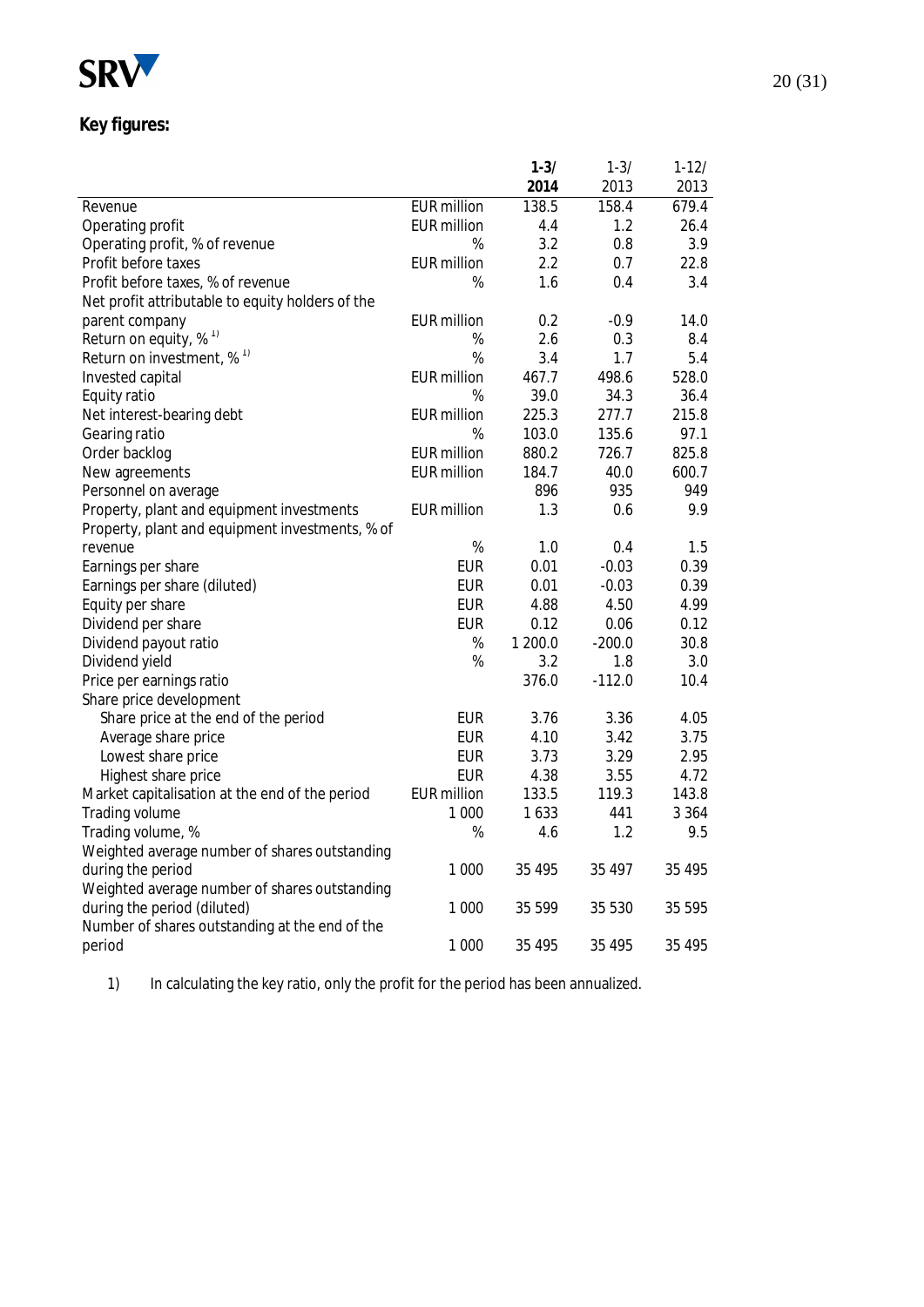

# **Calculation of key figures:**

| Gearing ratio, %                                                           |                 | 100 x Net interest-bearing debt                                                                                        |
|----------------------------------------------------------------------------|-----------------|------------------------------------------------------------------------------------------------------------------------|
|                                                                            |                 | Total equity                                                                                                           |
| Return on equity, %                                                        | $=$             | 100 x Total comprehensive income for the period                                                                        |
|                                                                            |                 | Total equity, average                                                                                                  |
| Return on investment, %                                                    | $=$             | 100 x Result before taxes + interest and other financial expenses                                                      |
|                                                                            |                 | Invested capital, average                                                                                              |
| Equity ratio, %                                                            | $=$             | 100 x Total equity                                                                                                     |
|                                                                            |                 | Total assets - advances received                                                                                       |
| Invested capital                                                           | $=$             | Total assets - non-interest bearing debt - deferred tax liabilities -<br>provisions                                    |
|                                                                            |                 |                                                                                                                        |
| Net interest-bearing debt                                                  | $=$             | Interest bearing debt - cash and cash equivalents                                                                      |
| Earnings per share attributable                                            |                 | Result for the period - non-controlling interest                                                                       |
| to equity holders of the parent company                                    | $\quad \  \  =$ | - hybrid bond interest                                                                                                 |
|                                                                            |                 | Average number of shares (share-issue adjusted)                                                                        |
|                                                                            |                 |                                                                                                                        |
| Earnings per share attributable<br>to equity holders of the parent company | $=$             | Result for the period - non-controlling interest<br>- hybrid bond interest                                             |
| (diluted)                                                                  |                 | Average number of shares (share-issue adjusted, diluted)                                                               |
| Shareholders' equity                                                       | $=$             | Shareholders' equity attributable to equity holders of the parent                                                      |
|                                                                            |                 | company                                                                                                                |
|                                                                            |                 | Average number of shares at end of period (share-issue adjusted)                                                       |
| Price per earnings ratio (P/E-ratio)                                       | $=$             | Share price at end of period                                                                                           |
|                                                                            |                 | Earnings per share                                                                                                     |
| Dividend payout ratio, %                                                   |                 | 100 x Dividend per share                                                                                               |
|                                                                            |                 | Earnings per share                                                                                                     |
| Dividend yield, %                                                          | $=$             | 100 x Dividend per share                                                                                               |
|                                                                            |                 | Share price at end of period                                                                                           |
| Average share price                                                        | $=$             | Number of shares traded in euros during the period                                                                     |
|                                                                            |                 | Number of shares traded during the period                                                                              |
| Market capitalisation at the end of the<br>period                          | $=$             | Number of shares outstanding at the end of the period x share price<br>at the end of the period                        |
| Trading volume                                                             | $=$             | Number of shares traded during the period and their percentage of<br>the weighted average number of shares outstanding |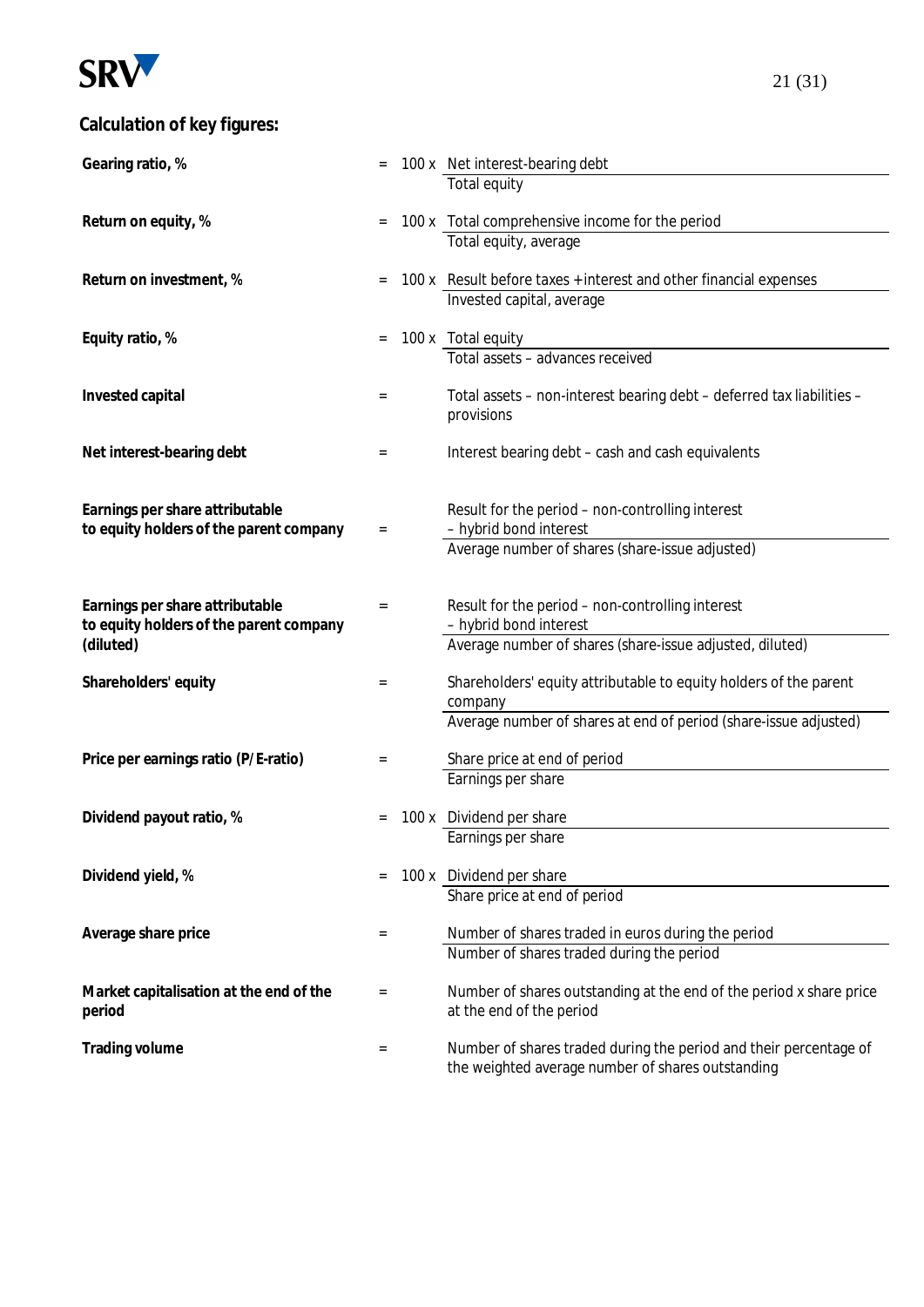

## **SRV Group Plc Interim Report, 1 January–31 March 2014: Tables**

APPENDIXES

1) Consolidated Group interim report information: income statement, balance sheet, cash flow statement, statement of changes in equity, commitments and contingent liabilities and derivative contracts liabilities

- 2) Quarterly development
- 3) Segment information, inventories and related-party transactions
- 4) Events after the reporting period

#### **1. Interim Report 1 January–31 March 2014**

This interim report has been prepared in accordance with the IAS standard 34, Interim Financial Reporting. In preparing this interim report, SRV has applied the same accounting principles as in its year-end financial statements for 2013. However, as of 1 January 2014, the Group began to apply the new or revised IFRS standards and IFRIC interpretations published by IASB, specified in the accounting principles of SRV's year-end financial statements for 2013. These new or revised standards and interpretations had no impact on the figures presented for this review period.

The calculation principles of key figures and the related calculation formulas remained unchanged as presented in SRV's year-end financial statements for 2013. The figures in this interim report have been rounded up to millions of euros, so the sum total of individual figures may deviate from the sum total presented.

The information disclosed in this interim report is unaudited.

SRV's reporting segments comprise Domestic Operations, International Operations, and Other Operations. The operating segment figures are disclosed in accordance with IFRS 8, following the accounting principles applied in the consolidated financial statements.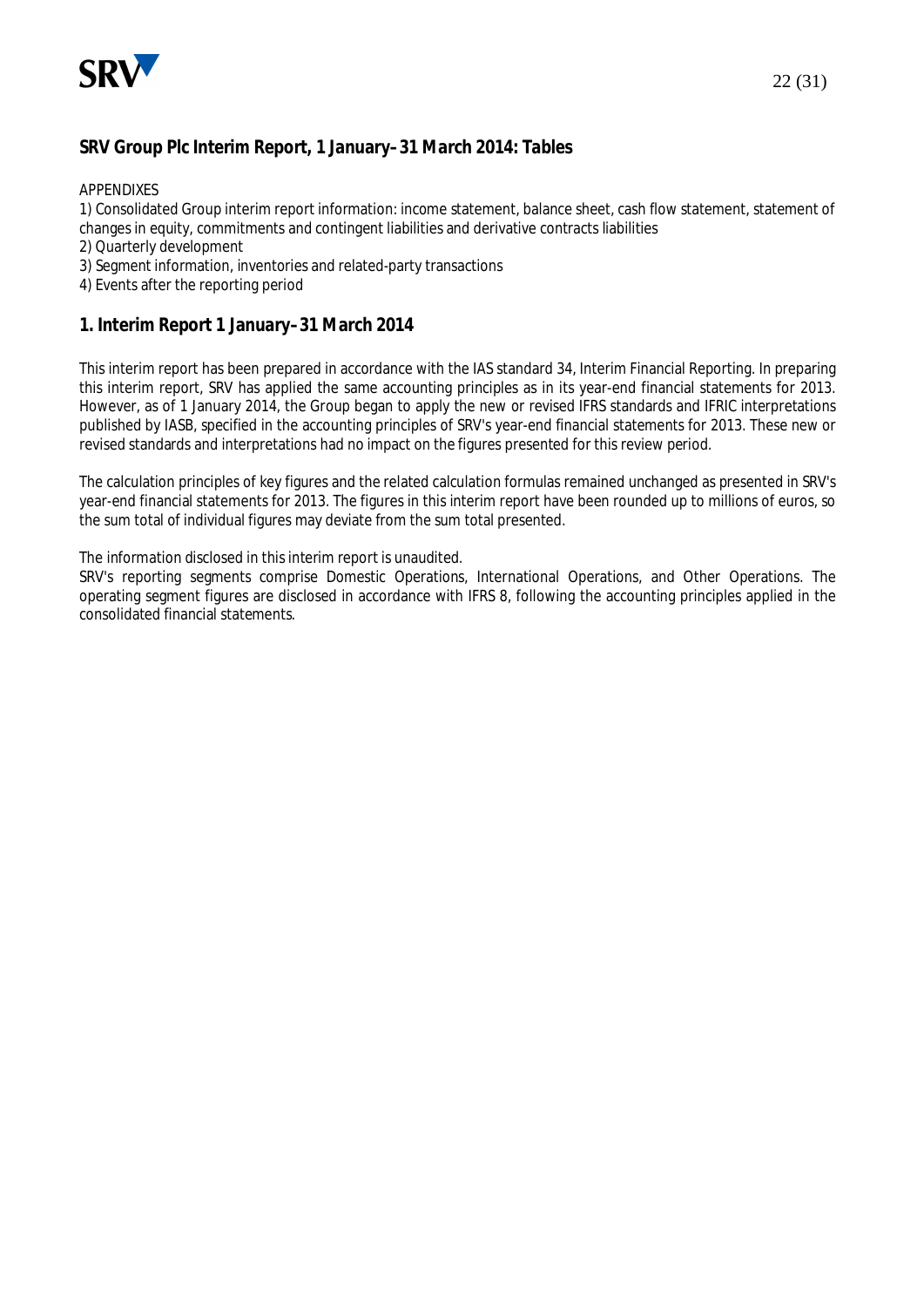

| Consolidated income statement<br>(EUR million)                     | $1 - 3/$<br>2014 | $1 - 3/$<br>2013 | change,<br><b>MEUR</b> | change,% | $1-12/$<br>2013 |
|--------------------------------------------------------------------|------------------|------------------|------------------------|----------|-----------------|
| Revenue                                                            | 138.5            | 158.4            | $-19.9$                | $-12.6$  | 679.4           |
| Other operating income                                             | 1.3              | 1.0              | 0.3                    | 30.2     | 4.1             |
| Change in inventories of finished                                  |                  |                  |                        |          |                 |
| goods and work in progress                                         | 0.8              | 8.4              | $-7.6$                 | $-90.3$  | 18.7            |
| Use of materials and services                                      | $-115.9$         | $-146.6$         | 30.6                   | $-20.9$  | $-594.8$        |
| Employee benefit expenses                                          | $-16.1$          | $-15.8$          | $-0.3$                 | 1.6      | $-63.6$         |
| Share of results of associated                                     |                  |                  |                        |          |                 |
| companies                                                          | 0.0              | $-0.1$           | 0.1                    | $-115.5$ | $-2.0$          |
| Depreciation and impairments                                       | $-0.7$           | $-0.7$           | 0.0                    | $-6.4$   | $-3.1$          |
| Other operating expenses                                           | $-3.5$           | $-3.4$           | $-0.1$                 | 2.9      | $-12.3$         |
| Operating profit                                                   | 4.4              | 1.2              | 3.2                    | 269.2    | 26.4            |
| Financial income                                                   | 0.0              | 1.0              | $-1.0$                 | $-99.4$  | 1.8             |
| <b>Financial expenses</b>                                          | $-2.3$           | $-1.5$           | $-0.8$                 | 55.5     | $-5.4$          |
| Financial income and expenses,                                     |                  |                  |                        |          |                 |
| total                                                              | $-2.3$           | $-0.5$           | $-1.8$                 | 356.0    | $-3.6$          |
| Profit before taxes                                                | 2.2              | 0.7              | 1.5                    | 208.2    | 22.8            |
| Income taxes                                                       | $-0.7$           | $-0.6$           | $-0.2$                 | 30.7     | $-4.5$          |
| Net profit for the period                                          | 1.4              | 0.1              | 1.3                    | 904.9    | 18.3            |
| Attributable to                                                    |                  |                  |                        |          |                 |
| Equity holders of the parent                                       |                  |                  |                        |          |                 |
| company                                                            | 0.2              | $-0.9$           |                        |          | 14.0            |
| Hybrid bond investors                                              | 1.1              | 1.1              |                        |          | 4.3             |
| Non-controlling interests                                          | 0.2              | 0.0              |                        |          | 0.0             |
| Earnings per share attributable to                                 |                  |                  |                        |          |                 |
| equity holders of the parent                                       |                  |                  |                        |          |                 |
| company                                                            | 0.01             | $-0.03$          |                        |          | 0.39            |
| Earnings per share attributable to<br>equity holders of the parent |                  |                  |                        |          |                 |
| company (diluted)                                                  | 0.01             | $-0.03$          |                        |          | 0.39            |
|                                                                    |                  |                  |                        |          |                 |
| Statement of comprehensive income                                  |                  |                  | $1 - 3/$               | $1 - 3/$ | $1-12/$         |
| (EUR million)                                                      |                  |                  | 2014                   | 2013     | 2013            |
| Net profit for the period                                          |                  |                  | 1.4                    | 0.1      | 18.3            |
| Other comprehensive income                                         |                  |                  |                        |          |                 |
| Other comprehensive income to be reclassified to profit or         |                  |                  |                        |          |                 |
| loss in subsequent periods:                                        |                  |                  |                        |          |                 |
| Gains and losses arising from translating the financial            |                  |                  |                        |          |                 |
| statements of a foreign operation                                  | $-0.7$           | 0.0              | 0.0                    |          |                 |
| Other comprehensive income for the period, net of tax              | $-0.7$           | 0.0              | 0.0                    |          |                 |
| Total comprehensive income for the period                          | 0.7              | 0.1              | 18.3                   |          |                 |
| Attributable to                                                    |                  |                  |                        |          |                 |
| Equity holders of the parent company                               |                  |                  | $-0.6$                 | $-0.9$   | 14.0            |
| Hybrid bond investors                                              |                  |                  | 1.1                    | 1.1      | 4.3             |
| Non-controlling interests                                          |                  |                  | 0.2                    | 0.0      | 0.0             |
|                                                                    |                  |                  |                        |          |                 |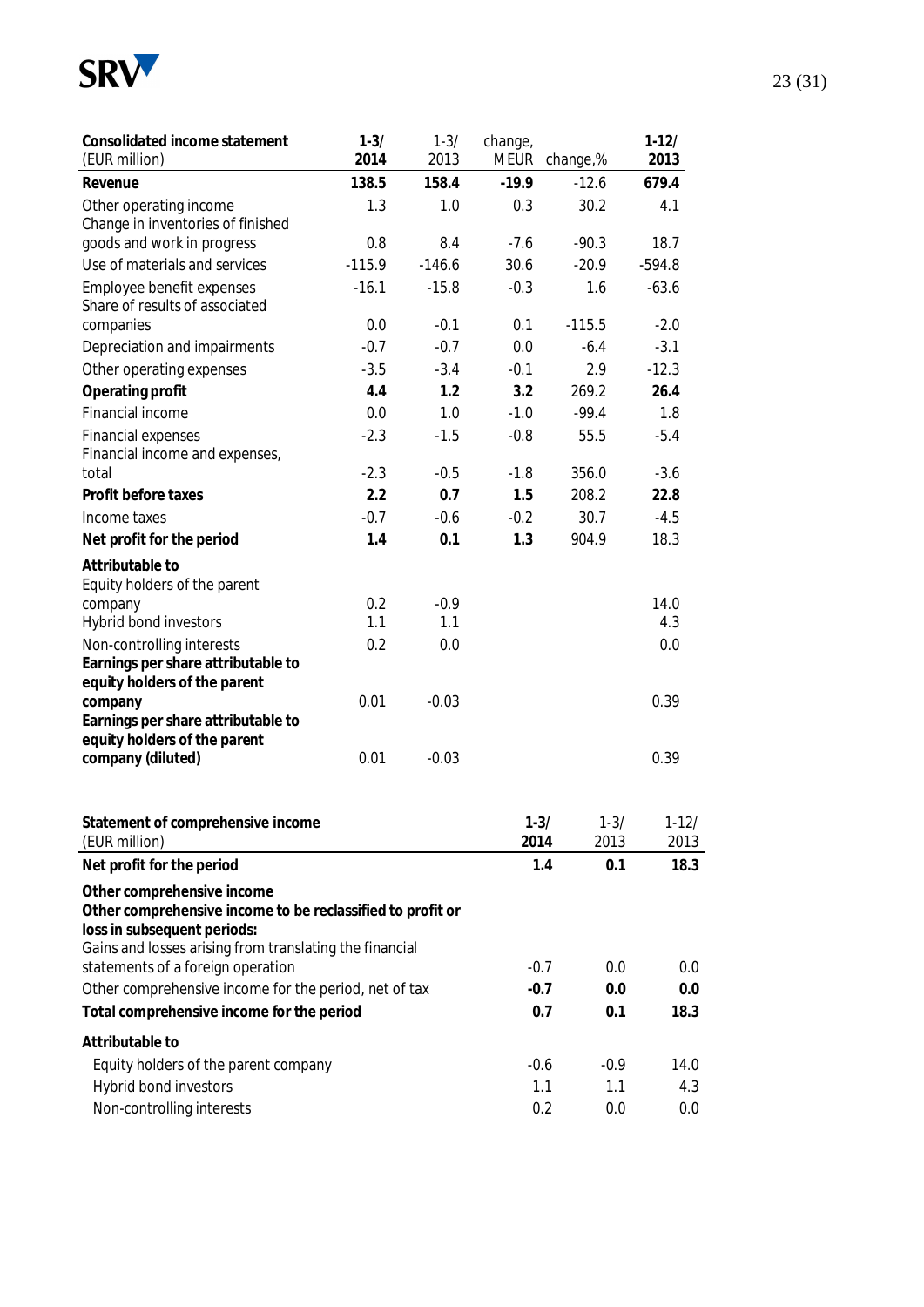

| Consolidated balance sheet (EUR million)                                                        | 31.3.14 | 31.3.13 | change, % | 31.12.13 |
|-------------------------------------------------------------------------------------------------|---------|---------|-----------|----------|
| <b>ASSETS</b>                                                                                   |         |         |           |          |
| Non-current assets                                                                              |         |         |           |          |
| Property, plant and equipment                                                                   | 12.0    | 13.6    | $-11.8$   | 12.6     |
| Goodwill                                                                                        | 1.7     | 1.7     | 0.0       | 1.7      |
| Other intangible assets                                                                         | 0.7     | 0.6     | 22.0      | 0.8      |
| Other financial assets                                                                          | 19.1    | 10.9    | 74.8      | 18.2     |
| Receivables                                                                                     | 6.1     | 0.6     | 956.8     | 5.1      |
| Loan receivables from associated companies                                                      |         |         |           |          |
| and joint ventures                                                                              | 23.8    | 11.9    | 100.1     | 23.8     |
| Deferred tax assets                                                                             | 7.3     | 5.7     | 27.7      | 7.5      |
| Non-current assets, total                                                                       | 70.7    | 45.0    | 57.2      | 69.7     |
| Current assets                                                                                  |         |         |           |          |
| Inventories                                                                                     | 431.4   | 433.4   | $-0.5$    | 425.4    |
| Trade and other receivables                                                                     | 88.8    | 122.7   | $-27.6$   | 75.0     |
| Loan receivables from associated companies                                                      |         |         |           |          |
| and joint ventures                                                                              | 1.1     | 33.8    | $-96.7$   | 1.1      |
| Current tax receivables                                                                         | 3.6     | 2.4     | 46.6      | 1.8      |
| Cash and cash equivalents                                                                       | 23.6    | 16.1    | 46.8      | 90.0     |
| Current assets, total                                                                           | 548.6   | 608.4   | $-9.8$    | 593.3    |
| ASSETS, TOTAL                                                                                   | 619.3   | 653.4   | $-5.2$    | 663.0    |
| Consolidated balance sheet (EUR million)                                                        | 31.3.14 | 31.3.13 | change, % | 31.12.13 |
| <b>EQUITY AND LIABILITIES</b><br>Equity attributable to equity holders of the<br>parent company |         |         |           |          |
| Share capital                                                                                   | 3.1     | 3.1     | 0.0       | 3.1      |
| Invested free equity fund                                                                       | 92.2    | 92.2    | 0.0       | 92.2     |
| <b>Translation differences</b>                                                                  | $-0.8$  | 0.0     |           | 0.0      |
| Fair value reserve                                                                              | 0.0     | 0.0     |           | 0.0      |
| Retained earnings                                                                               | 78.8    | 64.3    | 22.5      | 81.7     |
| Equity attributable to equity holders of the                                                    |         |         |           |          |
| parent company, total                                                                           | 173.3   | 159.6   | 8.6       | 177.0    |
| Non-controlling interests                                                                       | 0.8     | 0.6     | 44.1      | 0.6      |
| Hybrid bond                                                                                     | 44.6    | 44.6    | 0.0       | 44.6     |
| Equity, total                                                                                   | 218.8   | 204.8   | 6.8       | 222.2    |
| Non-current liabilities                                                                         |         |         |           |          |
| Deferred tax liabilities                                                                        | 2.7     | 1.4     | 93.0      | 2.7      |
| Provisions                                                                                      | 6.6     | 4.7     | 39.7      | 4.0      |
| Interest-bearing liabilities                                                                    | 151.6   | 118.9   | 27.5      | 179.1    |
| Other liabilities                                                                               | 1.5     | 0.9     | 70.4      | 1.4      |
| Non-current liabilities, total                                                                  | 162.5   | 126.0   | 29.0      | 187.1    |
| <b>Current liabilities</b>                                                                      |         |         |           |          |
| Trade and other payables                                                                        | 134.2   | 143.8   | $-6.6$    | 118.9    |
| Current tax payables                                                                            | 3.2     | 0.9     | 268.8     | 2.3      |
| Provisions                                                                                      | 3.3     | 3.2     | 2.8       | 5.7      |
| Interest-bearing liabilities                                                                    | 97.3    | 174.9   | $-44.3$   | 126.7    |
| Current liabilities, total                                                                      | 238.0   | 322.7   | $-26.2$   | 253.6    |
| Liabilities, total                                                                              | 400.5   | 448.6   | $-10.7$   | 440.8    |
| EQUITY AND LIABILITIES                                                                          | 619.3   | 653.4   | $-5.2$    | 663.0    |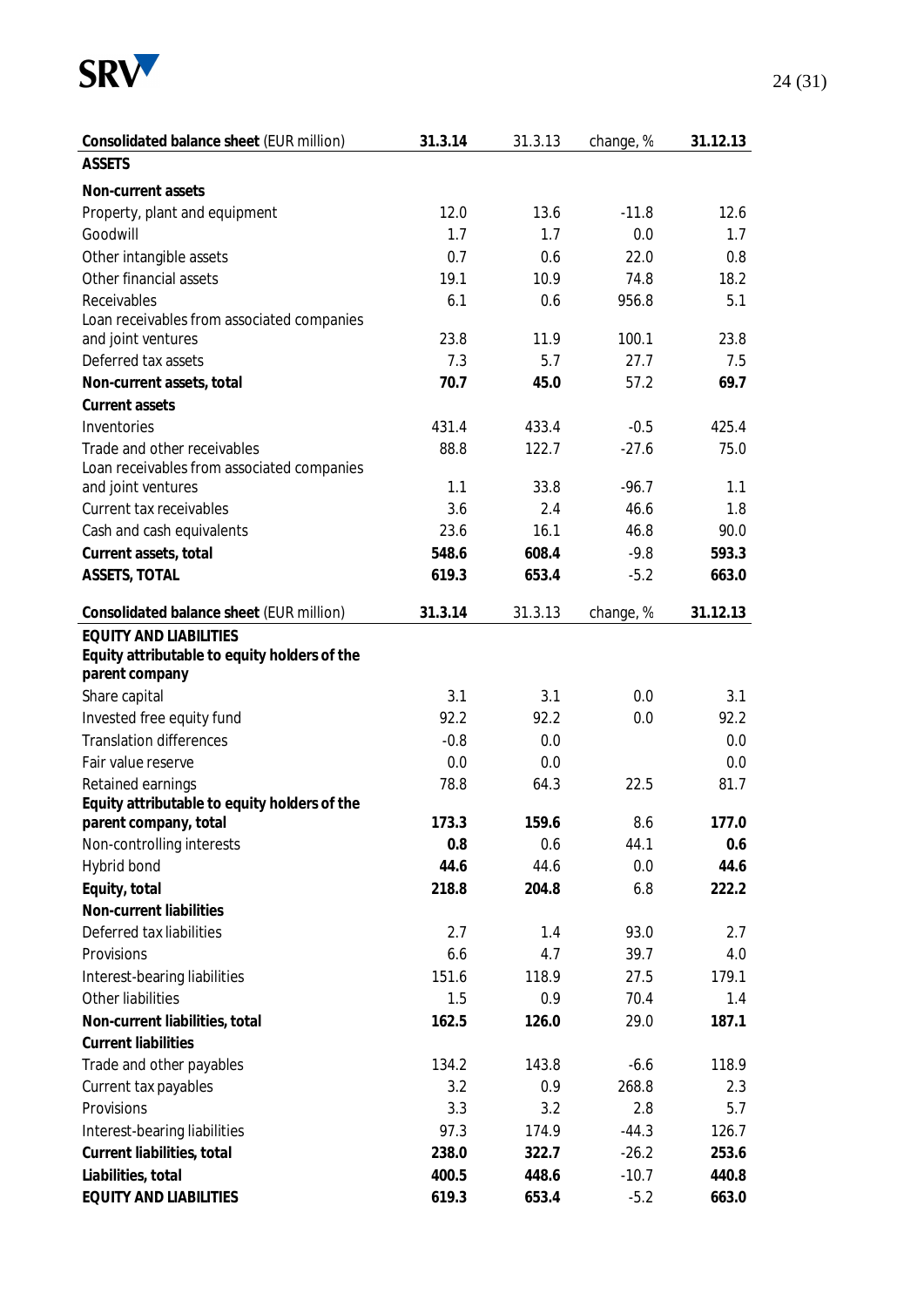

#### **Consolidated cash flow statement**

| (EUR million)                                               | $1-3/2014$ | 1-3/2013 | 1-12/2013 |
|-------------------------------------------------------------|------------|----------|-----------|
| Cash flows from operating activities                        |            |          |           |
| Net profit for the period                                   | 1.2        | 0.2      | 18.3      |
| (excluding non-controlling interests)                       |            |          |           |
| Adjustments:                                                |            |          |           |
| Depreciation and impairments                                | 0.7        | 0.7      | 3.1       |
| Non-cash transactions                                       | 1.0        | $-4.1$   | 10.5      |
| Financial income and expenses                               | 2.3        | 0.5      | 3.6       |
| Capital gains on sales of tangible and intangible assets    | 0.0        | 0.0      | 0.0       |
| Income taxes                                                | 0.7        | 0.6      | 4.5       |
| Adjustments, total                                          | 4.6        | $-2.4$   | 21.7      |
| Changes in working capital:                                 |            |          |           |
| Change in loan receivables                                  | $-1.1$     | 0.8      | 18.5      |
| Change in trade and other receivables                       | $-13.9$    | 4.8      | 47.7      |
| Change in inventories                                       | $-5.9$     | $-4.7$   | $-2.1$    |
| Change in trade and other payables                          | 8.9        | $-8.2$   | $-30.4$   |
| Changes in working capital, total                           | $-11.9$    | $-7.3$   | 33.8      |
| Interest paid                                               | $-1.1$     | $-2.0$   | $-14.0$   |
| Interest received                                           | 0.0        | 0.7      | 3.3       |
| Income taxes paid                                           | $-1.1$     | 1.5      | $-0.7$    |
| Net cash flow from operating activities                     | $-8.2$     | $-9.2$   | 62.3      |
| Cash flow from investing activities                         |            |          |           |
| Purchase of property, plant and equipment                   | $-0.4$     | $-0.6$   | $-2.1$    |
| Purchase of intangible assets                               | 0.0        | 0.0      | $-0.3$    |
| Purchase of other financial assets                          | $-0.9$     | 0.0      | $-7.4$    |
| Sale of property, plant and equipment and intangible assets | 0.0        | 0.0      | 0.3       |
| Sale of financial assets                                    | 0.0        | 0.0      | 0.2       |
| Net cash used in investing activities                       | $-1.3$     | $-0.5$   | $-9.4$    |
| Cash flows from financing activities                        |            |          |           |
| Proceeds from loans                                         | 0.2        | 0.0      | 86.6      |
| Repayments of loans                                         | $-0.6$     | $-13.9$  | $-75.8$   |
| Hybrid bond                                                 | 0.0        | 0.0      | 0.0       |
| Change in loan receivables                                  | 0.0        | 0.0      | 0.0       |
| Change in housing corporation loans                         | $-13.8$    | $-9.1$   | $-17.0$   |
| Change in credit limits                                     | $-42.5$    | 15.7     | 12.4      |
| Purchase and sale of treasury shares                        | 0.0        | 0.0      | 0.0       |
| Dividends paid                                              | 0.0        | 0.0      | $-2.2$    |
| Net cash from financing activities                          | $-56.8$    | $-7.2$   | 4.0       |
| Net change in cash and cash equivalents                     | $-66.3$    | $-17.0$  | 56.9      |
| Cash and cash equivalents at the beginning of period        | 90.0       | 33.1     | 33.1      |
| Cash and cash equivalents at the end of period              | 23.6       | 16.1     | 90.0      |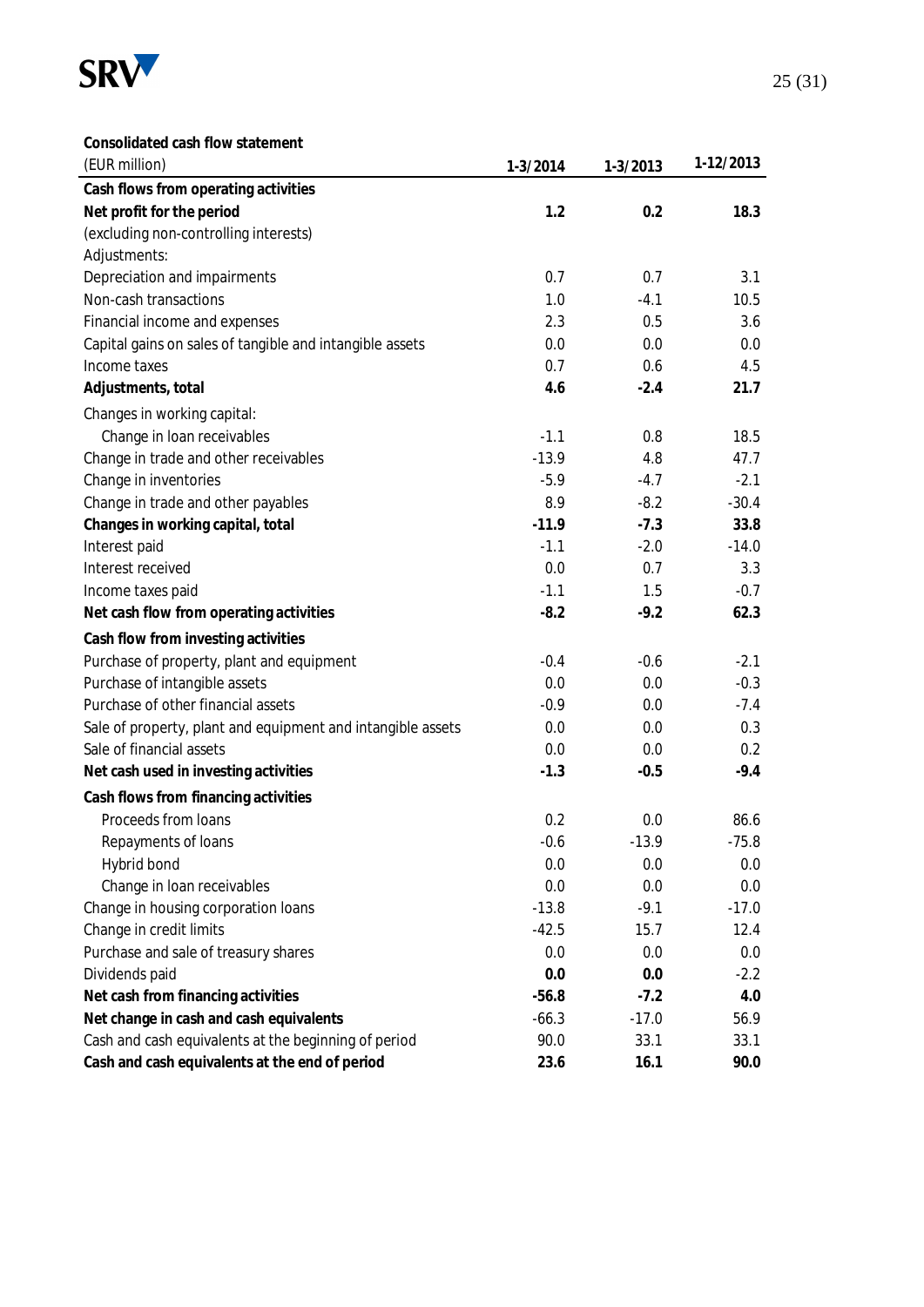

|                             |         | Equity attributable to the equity holders of the parent |                  |                   |          |        |           |            |        |       |
|-----------------------------|---------|---------------------------------------------------------|------------------|-------------------|----------|--------|-----------|------------|--------|-------|
|                             |         |                                                         | company          |                   |          |        |           |            |        |       |
| Statement of changes in     |         | Invested                                                | Translatio       | Fair              |          |        | Non-      |            |        |       |
| Group equity 1 January -31  | Share   | free                                                    | n                | Retained<br>value |          |        | Total     | controllin | Hybrid | Total |
| March 2014                  | capital | equity                                                  | difference       | reserve           | earnings |        | g         | bond       | equity |       |
| (EUR million)               |         | fund                                                    | S.               |                   |          |        | interests |            |        |       |
| Equity on 1 January 2014    | 3.1     | 92.2                                                    | 0.0              | 0.0               | 81.7     | 177.0  | 0.6       | 44.6       | 222.2  |       |
| Total income and expenses   |         |                                                         |                  |                   |          |        |           |            |        |       |
| for the period              | 0.0     | 0.0                                                     | $-0.8$           | 0.0               | 1.2      | 0.5    | 0.2       | 0.0        | 0.7    |       |
| Dividends paid              | 0.0     | 0.0                                                     | 0.0              | 0.0               | $-4.2$   | $-4.2$ | 0.0       | 0.0        | $-4.2$ |       |
| Share-based incentive plan  | 0.0     |                                                         | 0.0              | 0.0               | 0.9      | 0.9    | 0.0       | 0.0        | 0.9    |       |
| Purchase of treasury shares | 0.0     | 0.0                                                     | 0.0              | 0.0               | 0.0      | 0.0    | 0.0       | 0.0        | 0.0    |       |
| Sale of treasury shares     | 0.0     | 0.0                                                     | 0.01             | 0.0               | 0.0      | 0.0    | 0.0       | 0.0        | 0.0    |       |
| <b>Hybrid bond</b>          | 0.0     | 0.0                                                     | 0.0 <sub>l</sub> | 0.0               | $-0.8$   | $-0.8$ | 0.0       | 0.0        | $-0.8$ |       |
| Other changes               | 0.0     | 0.0                                                     | 0.0              | 0.0               |          | 0.0    |           | 0.0        | 0.0    |       |
| Equity on 31 March 2014     | 3.1     | 92.2                                                    | $-0.8$           | 0.0               | 78.8     | 173.3  | 0.8       | 44.6       | 218.8  |       |

|                                                                            | Equity attributable to the equity holders of the parent |                            |                               |                          |                      |        |                         |                |                 |
|----------------------------------------------------------------------------|---------------------------------------------------------|----------------------------|-------------------------------|--------------------------|----------------------|--------|-------------------------|----------------|-----------------|
|                                                                            |                                                         |                            | company                       |                          |                      |        |                         |                |                 |
| Statement of changes in<br>Group equity 1 January -31<br><b>March 2013</b> | Share<br>capital                                        | Invested<br>free<br>equity | Translatio<br>n<br>difference | Fair<br>value<br>reserve | Retained<br>earnings | Total  | Non-<br>controllin<br>g | Hybrid<br>bond | Total<br>equity |
| (EUR million)                                                              |                                                         | fund                       | S                             |                          |                      |        | interests               |                |                 |
| Equity on 1 January 2013                                                   | 3.1                                                     | 92.2                       | 0.0                           | 0.0                      | 68.9                 | 164.2  | 3.5                     | 44.6           | 212.3           |
| Total income and expenses<br>for the period                                | 0.0                                                     | 0.0                        | 0.0                           | 0.0 <sub>l</sub>         | 0.2                  | 0.2    | 0.0                     | 0.01           | 0.1             |
| Dividends paid                                                             | 0.0                                                     | 0.0                        | 0.0                           | 0.0                      | $-2.1$               | $-2.1$ | 0.0                     | 0.0            | $-2.1$          |
| Share-based incentive plan                                                 | 0.0                                                     |                            | 0.0                           | 0.0                      | 0.6                  | 0.6    | 0.0                     | 0.0            | 0.6             |
| Purchase of treasury shares                                                | 0.0                                                     | 0.0                        | 0.0                           | 0.0                      | 0.0                  | 0.0    | 0.0                     | 0.01           | 0.0             |
| Sale of treasury shares                                                    | 0.0                                                     | 0.0                        | 0.0                           | 0.0                      | 0.0                  | 0.0    | 0.0                     | 0.01           | 0.0             |
| <b>Hybrid bond</b>                                                         | 0.0                                                     | 0.0                        | 0.0                           | 0.0                      | $-0.8$               | $-0.8$ | 0.0                     | 0.0            | $-0.8$          |
| Other changes *                                                            | 0.0                                                     | 0.0                        | 0.0                           | 0.0                      | $-2.4$               | $-2.4$ | $-2.9$                  | 0.01           | $-5.3$          |
| Equity on 31 March 2013                                                    | 3.1                                                     | 92.2                       | 0.0                           | 0.0                      | 64.3                 | 159.6  | 0.6                     | 44.6           | 204.8           |

|                                                                                         | Equity attributable to the equity holders of the parent<br>company |                                    |                                     |                          |                      |        |                                      |                  |                 |
|-----------------------------------------------------------------------------------------|--------------------------------------------------------------------|------------------------------------|-------------------------------------|--------------------------|----------------------|--------|--------------------------------------|------------------|-----------------|
| Statement of changes in<br>Group equity 1 January -31<br>December 2013<br>(EUR million) | Share<br>capital                                                   | Invested<br>free<br>equity<br>fund | Translatio<br>n<br>difference<br>S. | Fair<br>value<br>reserve | Retained<br>earnings | Total  | Non-<br>controllin<br>g<br>interests | Hybrid<br>bond   | Total<br>equity |
| Equity on 1 January 2013                                                                | 3.1                                                                | 92.2                               | 0.0                                 | 0.0                      | 68.9                 | 164.2  | 3.5                                  | 44.6             | 212.3           |
| Total income and expenses<br>for the financial year                                     | 0.0                                                                | 0.0                                | 0.0 <sub>l</sub>                    | 0.0                      | 18.3                 | 18.3   | 0.0                                  | 0.0 <sub>l</sub> | 18.3            |
| Dividends paid                                                                          | 0.0                                                                | 0.0                                | 0.0                                 | 0.0                      | $-2.1$               | $-2.1$ | 0.0                                  | 0.0              | $-2.1$          |
| Share-based incentive plan                                                              | 0.0                                                                | 0.0                                | 0.0                                 | 0.0                      | 2.0                  | 2.0    | 0.0                                  | 0.0              | 2.0             |
| Purchase of treasury shares                                                             | 0.0                                                                | 0.0                                | 0.0                                 | 0.0                      | 0.0                  | 0.0    | 0.0                                  | 0.0              | 0.0             |
| Sale of treasury shares                                                                 | 0.0                                                                | 0.0                                | 0.0                                 | 0.0                      | 0.0                  | 0.0    | 0.0                                  | 0.0              | 0.0             |
| <b>Hybrid bond</b>                                                                      | 0.0                                                                | 0.0                                | 0.0 <sub>l</sub>                    | 0.0                      | $-3.2$               | $-3.2$ | 0.0                                  | 0.0              | $-3.2$          |
| Other changes *                                                                         | 0.0                                                                | 0.0                                | 0.0                                 | 0.0                      | $-2.2$               | $-2.2$ | $-2.9$                               | 0.0 <sub>l</sub> | $-5.1$          |
| Equity on 31 December 2013                                                              | 3.1                                                                | 92.2                               | 0.01                                | 0.0                      | 81.7                 | 177.0  | 0.6                                  | 44.6             | 222.2           |

\*Other changes include the loss of acquisition of non-controlling interests EUR 2.9 million.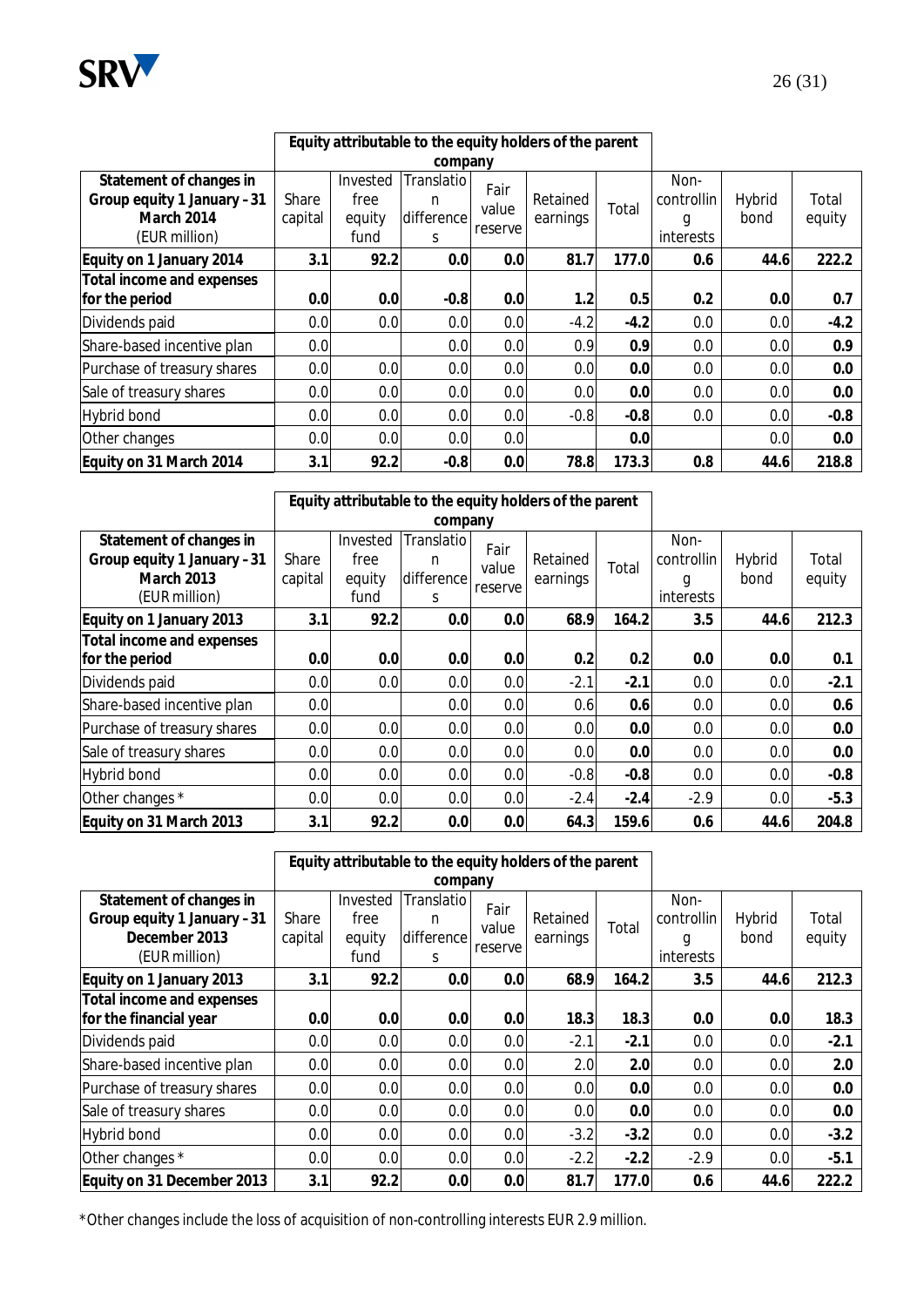

| Commitments and contingent liabilities                   |         |         | change, |          |
|----------------------------------------------------------|---------|---------|---------|----------|
| (EUR million)                                            | 31.3.14 | 31.3.13 | %       | 31.12.13 |
| Collateral given for own liabilities                     |         |         |         |          |
| Real estate mortgages given <sup>1)</sup>                | 201.4   | 296.1   | $-32.0$ | 212.4    |
| Pledges given                                            | 0.0     | 0.0     |         | 0.0      |
| Other commitments                                        |         |         |         |          |
| Guarantees given for liabilities on uncompleted projects | 0.0     | 0.0     |         | 0.0      |
| Investment commitments given                             | 10.3    | 15.0    | $-31.0$ | 14.0     |
| Plots purchase commitments                               | 145.5   | 121.2   | 20.0    | 157.8    |

1) Real estate mortgages include the total amount of mortgages given as collateral for developer contracting housing production against the housing corporation loans of uncompleted and unsold completed projects.

**Fair and nominal values of** 

| derivative instruments                                                                                  | 3/2014             |          | 3/2013             |          |                    | 12/2013  |
|---------------------------------------------------------------------------------------------------------|--------------------|----------|--------------------|----------|--------------------|----------|
| (EUR million)                                                                                           | <b>Fair Values</b> |          | <b>Fair Values</b> |          | <b>Fair Values</b> |          |
| Hedge accounting not applied                                                                            | Positive           | Negative | Positiv.           | Negativ. | Positiv.           | Negativ. |
| Foreign exchange forward contracts                                                                      | 0.0                | 0.0      | 0.0                | 0.0      | 0.0                | 0.0      |
| Interest rate swaps                                                                                     | 0.0                | 0.2      | 0.0                | 1.0      | 0.0                | 0.4      |
| Nominal values of derivative instruments                                                                |                    | 3/2014   |                    | 3/2013   |                    | 12/2013  |
| Foreign exchange forward contracts                                                                      |                    | 0.0      |                    | 0.0      |                    | 0.0      |
| Interest rate swaps                                                                                     | 30.0               |          | 30.0               |          |                    | 30.0     |
| The fair values of derivative instruments are based on market prices at the end of the reporting period |                    |          |                    |          |                    |          |

The fair values of derivative instruments are based on market prices at the end of the reporting period. Open foreign exchange forward contracts are hedging the financing cash flow.

**2. Group and Segment information by quarter** 

| SRV konserni (milj. eur)                | $1 - 3/14$ | 10-12/13 | $7 - 9/13$ | $4 - 6/13$ | $1 - 3/13$ |
|-----------------------------------------|------------|----------|------------|------------|------------|
| Revenue                                 | 138.5      | 171.6    | 170.0      | 179.4      | 158.4      |
| Operating profit                        | 4.4        | 4.6      | 6.9        | 13.7       | 1.2        |
| Financial income and expenses,          |            |          |            |            |            |
| total                                   | $-2.3$     | $-1.0$   | $-1.7$     | $-0.4$     | $-0.5$     |
| Profit before taxes                     | 2.2        | 3.6      | 5.2        | 13.3       | 0.7        |
| Order backlog <sup>1)</sup>             | 880.2      | 825.8    | 911.5      | 959.2      | 726.7      |
| New agreements                          | 184.7      | 68.3     | 107.9      | 384.5      | 40.0       |
| Earnings per share, EUR                 | 0.01       | 0.01     | 0.06       | 0.35       | $-0.03$    |
| Equity per share, EUR <sup>1)</sup>     | 4.88       | 4.99     | 4.95       | 4.86       | 4.50       |
| Share closing price, EUR <sup>1)</sup>  | 3.76       | 4.05     | 4.41       | 3.28       | 3.36       |
| Equity ratio, $%$ <sup>1)</sup>         | 39.0       | 36.4     | 39.3       | 35.2       | 34.3       |
| Net interest-bearing debt <sup>1)</sup> | 225.3      | 215.8    | 227.1      | 245.0      | 277.7      |
| Gearing, % <sup>1)</sup>                | 103.0      | 97.1     | 102.8      | 112.5      | 135.6      |
| 1) at the end of the period             |            |          |            |            |            |
| Revenue (EUR million)                   | $1 - 3/14$ | 10-12/13 | $7 - 9/13$ | $4-6/13$   | $1 - 3/13$ |
| <b>Domestic Operations</b>              | 124.4      | 155.8    | 155.0      | 128.9      | 135.0      |
| - business construction                 | 69.0       | 89.1     | 88.1       | 74.6       | 67.5       |
| - housing construction                  | 55.4       | 66.8     | 66.9       | 54.3       | 67.5       |
| <b>International Operations</b>         | 14.2       | 15.7     | 15.1       | 50.4       | 23.5       |
| Other operations                        | 4.9        | 3.8      | 2.9        | 3.0        | 3.3        |
| Eliminations                            | $-4.9$     | $-3.8$   | $-2.9$     | $-3.0$     | $-3.4$     |
| Group. total                            | 138.5      | 171.6    | 170.0      | 179.4      | 158.4      |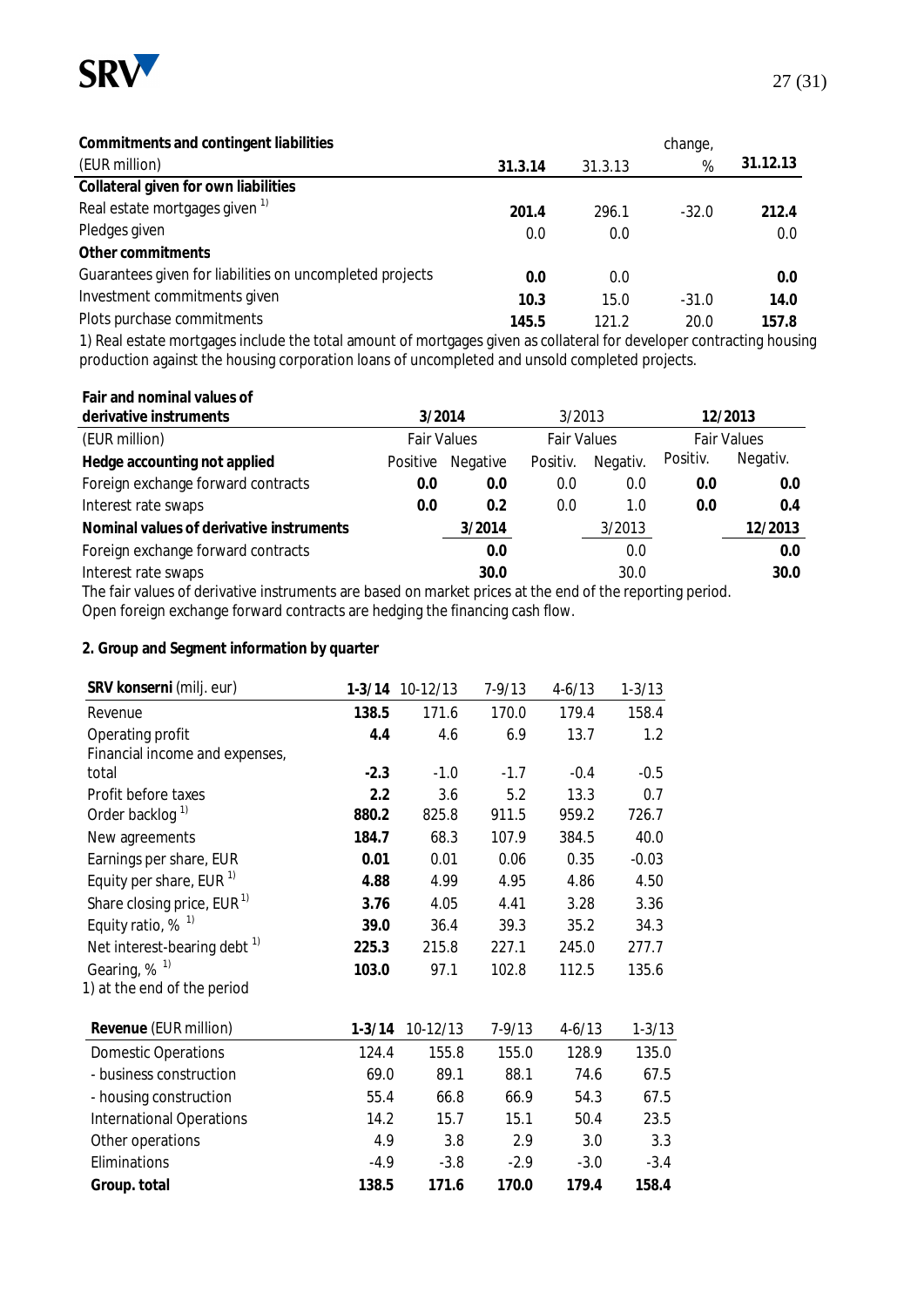

| Operating profit (EUR million)                 | $1 - 3/14$ | 10-12/13 | $7 - 9/13$ | $4 - 6/13$ | $1 - 3/13$ |
|------------------------------------------------|------------|----------|------------|------------|------------|
| <b>Domestic Operations</b>                     | 6.6        | 8.0      | 7.3        | 2.7        | 3.4        |
| <b>International Operations</b>                | $-0.6$     | $-1.7$   | 0.2        | 12.3       | $-0.8$     |
| Other operations                               | $-1.6$     | $-1.7$   | $-0.6$     | $-1.3$     | $-1.4$     |
| Eliminations                                   | 0.0        | 0.0      | 0.0        | 0.0        | 0.0        |
| Group, total                                   | 4.4        | 4.6      | 6.9        | 13.7       | 1.2        |
| Operating profit (%)                           | $1 - 3/14$ | 10-12/13 | $7 - 9/13$ | $4 - 6/13$ | $1 - 3/13$ |
| Domestic operations                            | 5.3        | 5.1      | 4.7        | 2.1        | 2.5        |
| International operations                       | $-4.0$     | $-10.7$  | 1.1        | 24.5       | $-3.6$     |
| Group, total                                   | 3.2        | 2.7      | 4.0        | 7.6        | 0.8        |
| Order backlog (EUR million)                    | 31.3.14    | 31.12.13 | 30.9.13    | 30.6.13    | 31.3.13    |
| Domestic operations                            | 721.5      | 645.8    | 727.8      | 771.6      | 686.9      |
| - business construction                        | 477.2      | 392.8    | 451.1      | 458.7      | 389.9      |
| - housing construction                         | 244.2      | 253.0    | 276.6      | 312.9      | 296.9      |
| International operations                       | 158.8      | 180.1    | 183.7      | 187.6      | 39.8       |
| Group, total                                   | 880.2      | 825.8    | 911.5      | 959.2      | 726.7      |
| - sold order backlog                           | 698        | 618      | 704        | 746        | 532        |
| - unsold order backlog                         | 182        | 208      | 207        | 213        | 194        |
| Order backlog, housing construction in Finland |            |          |            |            |            |
| (EUR million)                                  | 31.3.14    | 31.12.13 | 30.9.13    | 30.6.13    | 31.3.13    |
| Negotiation and construction                   |            |          |            |            |            |
| contracts                                      | 130        | 122      | 119        | 121        | 120        |
| Under construction, sold                       | 13         | 14       | 31         | 52         | 56         |
| Under construction, unsold                     | 27         | 60       | 87         | 117        | 99         |
| Completed and unsold                           | 74         | 57       | 40         | 24         | 21         |
| Housing construction, total                    | 244        | 253      | 277        | 313        | 297        |
| Invested capital (EUR million)                 | 31.3.14    | 31.12.13 | 30.9.13    | 30.6.13    | 31.3.13    |
| Domestic operations                            | 275.3      | 274.8    | 286.5      | 291.2      | 292.7      |
| International operations                       | 181.7      | 177.9    | 171.7      | 179.0      | 195.4      |
| Other operations and<br>eliminations           | 10.7       | 75.4     | 8.7        | 40.6       | 10.5       |
| Group, total                                   | 467.7      | 528.0    | 466.9      | 510.9      | 498.6      |
|                                                |            |          |            |            |            |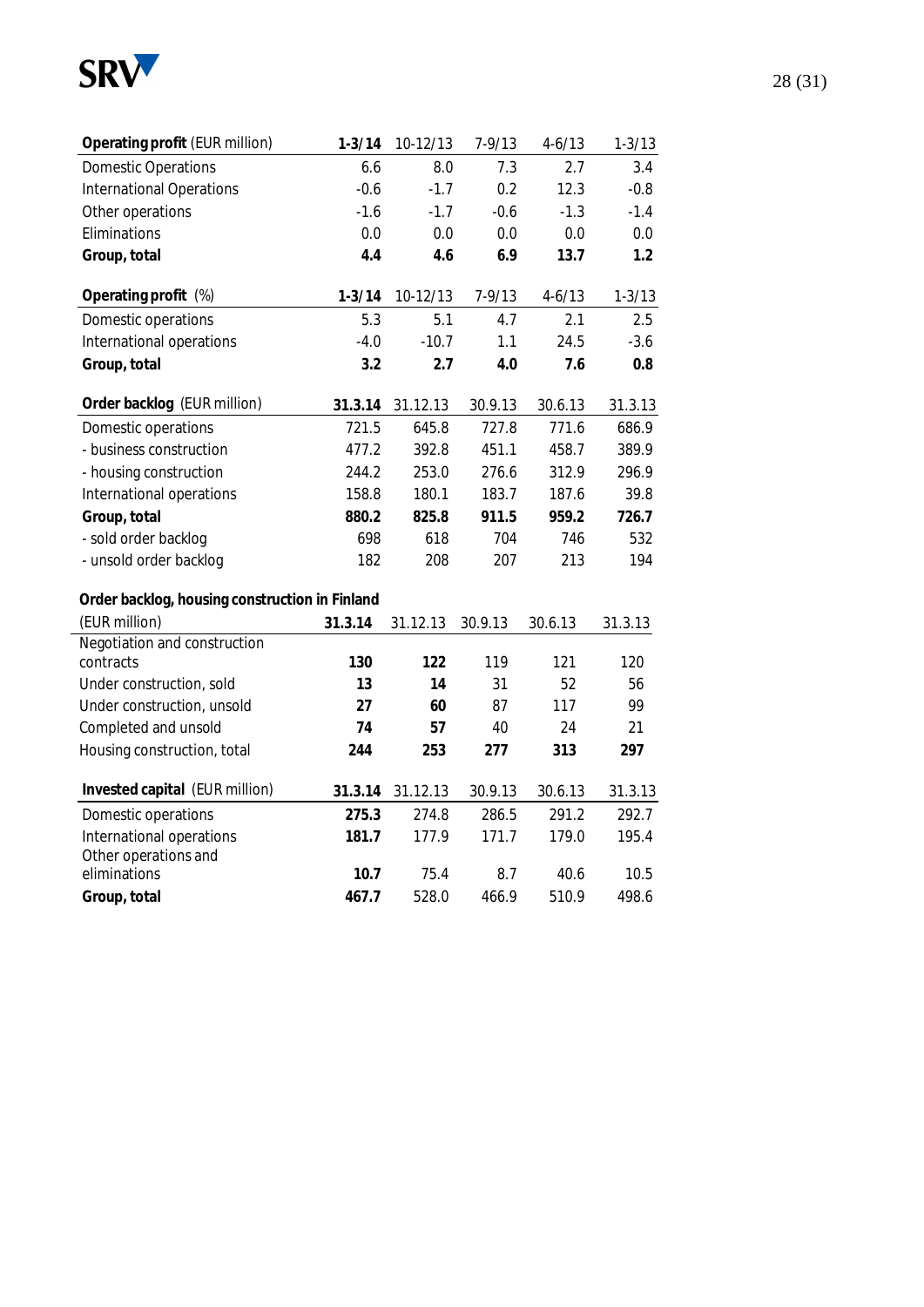

## **Housing production in Finland**

| (units)                                      | $1 - 3/14$ | 10-12/13 | $7 - 9/13$ | $4 - 6/13$ | $1 - 3/13$ |
|----------------------------------------------|------------|----------|------------|------------|------------|
| Housing sales, total                         | 160        | 117      | 183        | 178        | 223        |
| - sales, developer contracting               | 72         | 29       | 69         | 64         | 135        |
| - sales, negotiation contracts <sup>2)</sup> | 88         | 88       | 114        | 114        | 88         |
| Developer contracting                        |            |          |            |            |            |
| - start-ups                                  | 22         | 0        | 25         | 142        | 35         |
| - completed                                  | 100        | 151      | 175        | 109        | 104        |
| - completed and unsold                       | 198        | 182      | 128        | 89         | 75         |
| Under construction, total <sup>1)</sup>      | 1 1 8 5    | 1054     | 1 3 9 8    | 1525       | 1633       |
| - construction contracts <sup>1)</sup>       | 455        | 334      | 550        | 560        | 795        |
| - negotiation contracts <sup>1) 2)</sup>     | 559        | 471      | 448        | 415        | 321        |
| - developer contracting <sup>1)</sup>        | 171        | 249      | 400        | 550        | 517        |
| - of which sold $1$                          | 59         | 71       | 139        | 206        | 237        |
| - of which unsold <sup>1)</sup>              | 112        | 178      | 261        | 344        | 280        |
|                                              |            |          |            |            |            |

1) at the end of the period 2) investor sales under negotiation contracts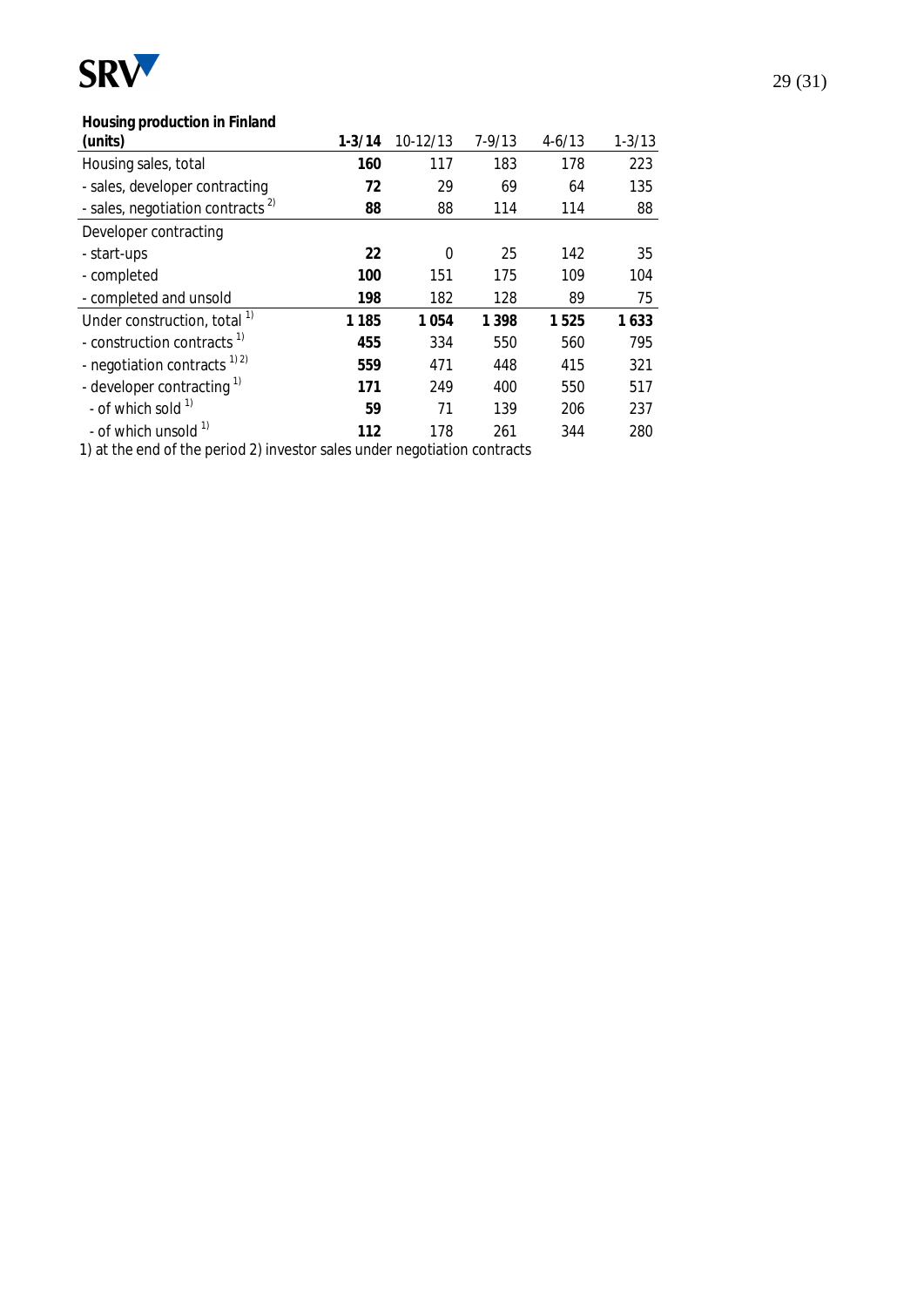

| Assets                             |            |            | change,     | change, |          |
|------------------------------------|------------|------------|-------------|---------|----------|
| (EUR million)                      | 31.3.14    | 31.3.13    | <b>MEUR</b> | %       | 31.12.13 |
| Domestic operations                | 396.1      | 416.7      | $-20.6$     | $-4.9$  | 383.2    |
| International operations           | 205.8      | 220.5      | $-14.7$     | $-6.7$  | 209.1    |
| <b>Other Operations</b>            | 335.6      | 309.1      | 26.5        | 8.6     | 389.7    |
| Eliminations                       | $-318.3$   | $-292.9$   | $-25.3$     |         | $-319.0$ |
| Group, total                       | 619.3      | 653.4      | $-34.1$     | $-5.2$  | 663.0    |
| Liabilities                        |            |            | change,     | change, |          |
| (EUR million)                      | 31.3.14    | 31.3.13    | <b>MEUR</b> | %       | 31.12.13 |
| Domestic operations                | 254.2      | 362.4      | $-108.3$    | $-29.9$ | 326.7    |
| International operations           | 135.7      | 228.8      | $-93.1$     | $-40.7$ | 199.0    |
| <b>Other Operations</b>            | 158.6      | 123.2      | 35.5        | 28.8    | 207.0    |
| Eliminations and other adjustments | $-148.0$   | $-265.8$   | 117.8       |         | $-291.9$ |
| Group, total                       | 400.5      | 448.6      | $-48.1$     | $-10.7$ | 440.8    |
| Invested capital                   |            |            | change,     | change, |          |
| (EUR million)                      | 31.3.14    | 31.3.13    | <b>MEUR</b> | %       | 31.12.13 |
| Domestic operations                | 275.3      | 292.7      | $-17.3$     | $-5.9$  | 274.8    |
| International operations           | 181.7      | 195.4      | $-13.6$     | $-7.0$  | 177.9    |
| Other and eliminations             | 10.7       | 10.5       | 0.1         | 1.4     | 75.4     |
| Group, total                       | 467.7      | 498.6      | $-30.8$     | $-6.2$  | 528.0    |
| Return on investment %             | $1 - 3/14$ | $1 - 3/13$ | $1-12/13$   |         |          |
| Domestic operations                | 9.3        | 5.1        | 7.3         |         |          |
| International operations           | $-1.5$     | $-0.6$     | 6.3         |         |          |
| Group, total                       | 3.4        | 1.7        | 5.4         |         |          |

| Inventories                                        |         |         | change,     |          |
|----------------------------------------------------|---------|---------|-------------|----------|
| (MEUR)                                             | 31.3.14 | 31.3.13 | <b>MEUR</b> | 31.12.13 |
| Land areas and plot-owning companies               | 159.4   | 188.0   | $-28.5$     | 151.3    |
| Domestic operations                                | 88.9    | 87.0    | 1.9         | 83.1     |
| International operations                           | 70.5    | 100.9   | $-30.4$     | 68.2     |
| Work in progress                                   | 70.0    | 154.5   | $-84.6$     | 92.1     |
| Domestic operations                                | 67.4    | 152.4   | $-84.9$     | 87.8     |
| International operations                           | 2.5     | 2.2     | 0.4         | 4.3      |
| Shares in completed housing corporations and real  |         |         |             |          |
| estate companies                                   | 129.3   | 51.4    | 77.9        | 114.8    |
| Domestic operations                                | 127.8   | 46.1    | 81.7        | 112.9    |
| International operations                           | 1.5     | 5.3     | $-3.8$      | 1.9      |
| Other inventories                                  | 72.7    | 39.5    | 33.2        | 67.2     |
| Domestic operations                                | 8.9     | 7.6     | 1.3         | 8.4      |
| International operations                           | 63.8    | 31.9    | 31.9        | 58.9     |
| Inventories, total                                 | 431.4   | 433.4   | $-2.0$      | 425.4    |
| Domestic operations                                | 293.0   | 293.1   | 0.0         | 292.2    |
| - share of associated companies and joint ventures | 3.1     | 1.7     | 1.4         | 2.6      |
| International operations                           | 138.4   | 140.3   | $-1.9$      | 133.2    |
| - share of associated companies and joint ventures | 60.4    | 29.9    | 30.5        | 57.9     |